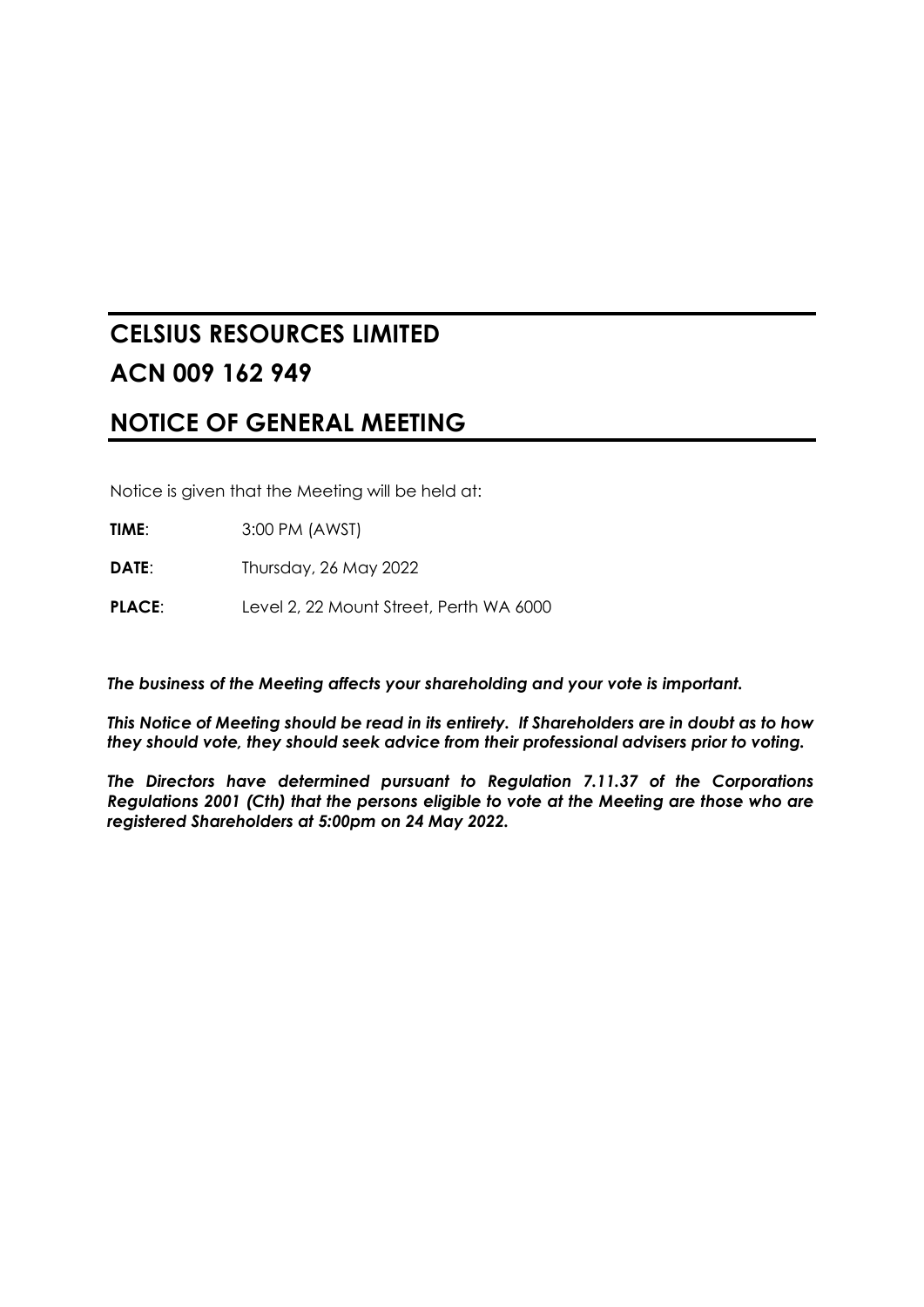## **BUSINESS OF THE MEETING**

#### **AGENDA**

#### **1. RESOLUTION 1 – RATIFICATION OF PRIOR ISSUE OF PLACEMENT SHARES**

To consider and, if thought fit, to pass, with or without amendment, the following resolution as an **ordinary resolution**:

*"That, for the purposes of Listing Rule 7.4 and for all other purposes, Shareholders ratify the issue of 62,089,879 Placement Shares on the terms and conditions set out in the Explanatory Statement."*

A voting exclusion statement applies to this Resolution. Please see below.

#### **2. RESOLUTION 2 – RATIFICATION OF PRIOR ISSUE OF PLACEMENT SHARES**

To consider and, if thought fit, to pass, with or without amendment, the following resolution as an **ordinary resolution**:

*"That, for the purposes of Listing Rule 7.4 and for all other purposes, Shareholders ratify the issue of 105,397,808 Placement Shares on the terms and conditions set out in the Explanatory Statement."*

A voting exclusion statement applies to this Resolution. Please see below.

#### **3. RESOLUTION 3 – RATIFICATION OF PRIOR ISSUE OF PLACEMENT OPTIONS**

To consider and, if thought fit, to pass, with or without amendment, the following resolution as an **ordinary resolution**:

*"That, for the purposes of Listing Rule 7.4 and for all other purposes, Shareholders ratify the issue of 83,743,842 Placement Options on the terms and conditions set out in the Explanatory Statement."*

A voting exclusion statement applies to this Resolution. Please see below.

## **4. RESOLUTION 4 – APPROVAL OF LEAD MANAGER OPTIONS**

To consider and, if thought fit, to pass, with or without amendment, the following resolution as an **ordinary resolution**:

*"That, for the purposes of Listing Rule 7.1 and for all other purposes, approval is given for the Company to issue 66,995,074 Lead Manager Options on the terms and conditions set out in the Explanatory Statement."*

A voting exclusion statement applies to this Resolution. Please see below.

## **5. RESOLUTION 5 – APPROVAL OF DRILLING SERVICES SHARES**

To consider and, if thought fit, to pass, with or without amendment, the following resolution as an **ordinary resolution**:

*"That, for the purposes of Listing Rule 7.1 and for all other purposes, approval is given for the Company to issue 10,417,500 Drilling Services Shares on the terms and conditions set out in the Explanatory Statement."*

1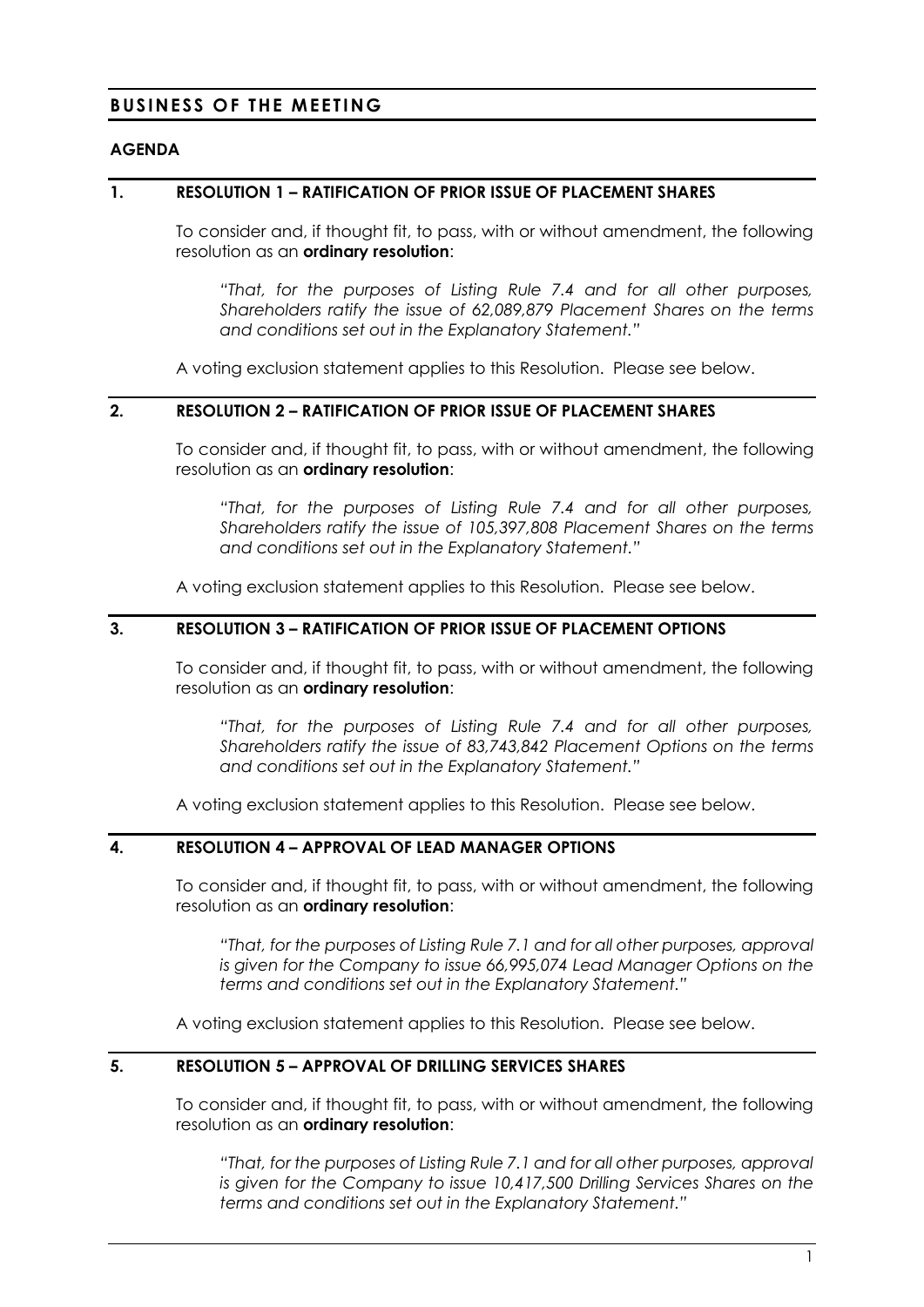A voting exclusion statement applies to this Resolution. Please see below.

#### **6. RESOLUTION 6 – ISSUE OF OPTIONS TO A RELATED PARTY – MR ROBERT GREGORY**

To consider and, if thought fit, to pass, with or without amendment, the following resolution as an **ordinary resolution**:

*"That, for the purposes of Listing Rule 10.14 and for all other purposes, approval is given for the Company to issue 15,000,000 Options to Mr Robert Gregory (or his nominee) on the terms and conditions set out in the Explanatory Statement."*

A voting exclusion statement and voting prohibition statement applies to this Resolution. Please see below.

## **7. RESOLUTION 7 – ISSUE OF PERFORMANCE RIGHTS TO A RELATED PARTY – MR ROBERT GREGORY**

To consider and, if thought fit, to pass, with or without amendment, the following resolution as an **ordinary resolution**:

*"That, for the purposes of Listing Rule 10.14 and for all other purposes, approval is given for the Company to issue 20,000,000 Performance Rights to Mr Robert Gregory (or his nominee) on the terms and conditions set out in the Explanatory Statement."*

A voting exclusion statement and voting prohibition statement applies to this Resolution. Please see below.

## **8. RESOLUTION 8 – REPLACEMENT OF COMPANY CONSTITUTION**

To consider and, if thought fit, to pass the following resolution as a **special resolution**:

*"That, for the purposes of section 136 of the Corporations Act and for all other purposes, approval is given for the Company to repeal its existing Constitution and to adopt a new Constitution in its place in the form as signed by the chairman of the Meeting for identification purposes, with effect from the close of the Meeting."*

## **9. RESOLUTION 9 – CHANGE OF COMPANY NAME**

To consider and, if thought fit, to pass the following resolution as a **special resolution**:

*"That, for the purposes of section 157(1)(a) of the Corporations Act and for all other purposes, approval is given for the name of the Company to be changed to Cuprium 27 Limited."*

#### **Dated: 26 April 2022 By order of the Board**

**Melanie Ross Company Secretary Celsius Resources Limited**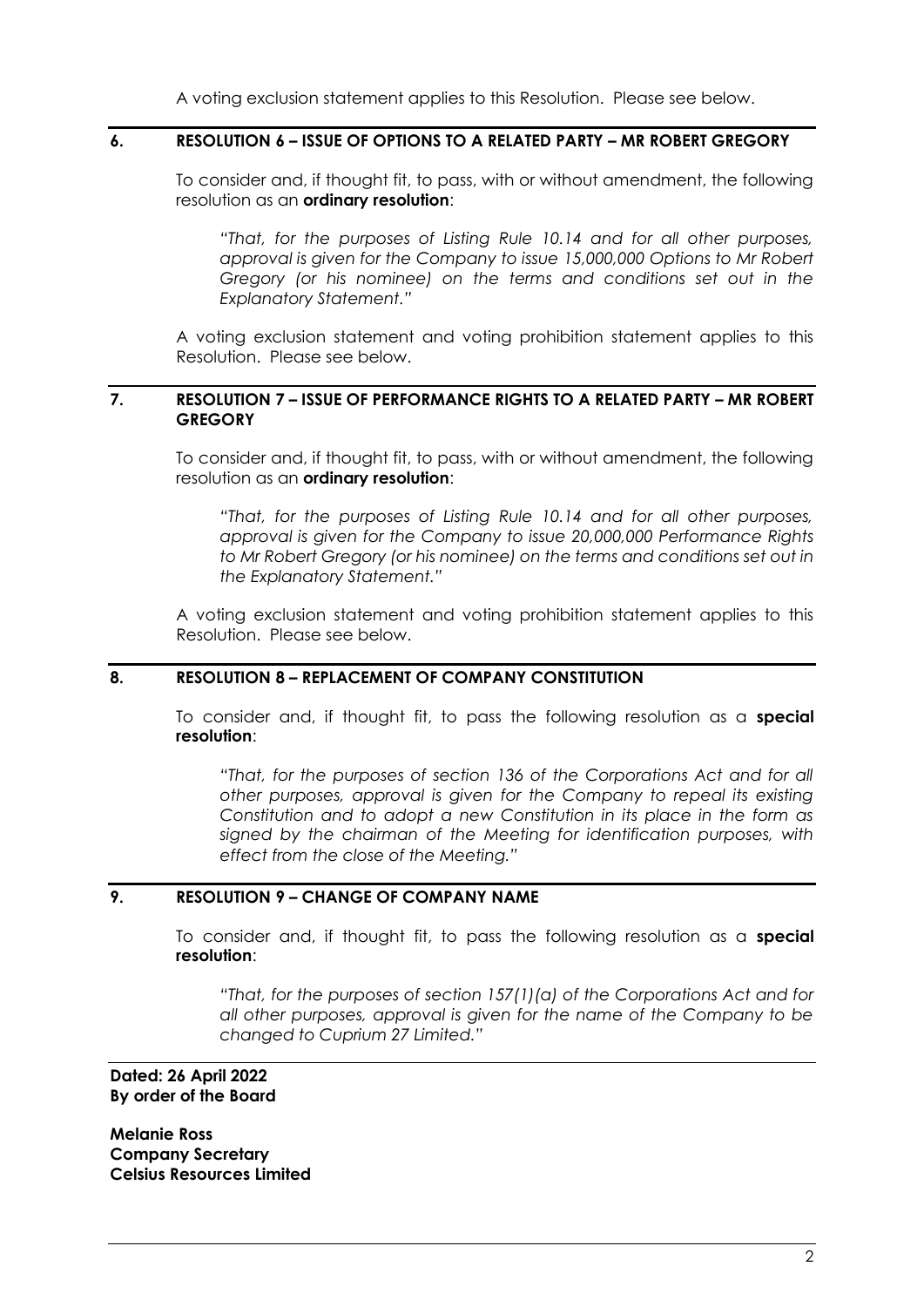#### **Voting Prohibition Statements**

| <b>Resolutions 6 and 7 – Issue</b><br>of Options and | A person appointed as a proxy must not vote, on the basis of that<br>appointment, on this Resolution if: |      |                                                                                                                                                                                                              |
|------------------------------------------------------|----------------------------------------------------------------------------------------------------------|------|--------------------------------------------------------------------------------------------------------------------------------------------------------------------------------------------------------------|
| Performance Rights to a                              | (a)                                                                                                      |      | the proxy is either:                                                                                                                                                                                         |
| <b>Related Party</b>                                 |                                                                                                          | (i)  | a member of the Key Management Personnel; or                                                                                                                                                                 |
|                                                      |                                                                                                          | (ii) | a Closely Related Party of such a member; and                                                                                                                                                                |
|                                                      | (b)                                                                                                      |      | the appointment does not specify the way the proxy is to<br>vote on this Resolution.                                                                                                                         |
|                                                      |                                                                                                          |      | However, the above prohibition does not apply if:                                                                                                                                                            |
|                                                      | (a)                                                                                                      |      | the proxy is the Chair; and                                                                                                                                                                                  |
|                                                      | (b)                                                                                                      |      | the appointment expressly authorises the Chair to exercise<br>the proxy even though this Resolution is connected<br>directly or indirectly with remuneration of a member of the<br>Key Management Personnel. |

#### **Voting Exclusion Statements**

In accordance with Listing Rule 14.11, the Company will disregard any votes cast in favour of the resolution set out below by or on behalf of the following persons:

| Resolutions $1, 2$ and $3 -$<br><b>Ratification of Prior Issues</b><br>of Placement Shares and<br><b>Placement Options</b> | A person who participated in the issue or is a counterparty to the<br>agreement being approved or an associate of that person or those<br>persons.                                                                                                                                                 |
|----------------------------------------------------------------------------------------------------------------------------|----------------------------------------------------------------------------------------------------------------------------------------------------------------------------------------------------------------------------------------------------------------------------------------------------|
| <b>Resolution 4 - Approval of</b><br><b>Lead Manager Options</b>                                                           | A person who is expected to participate in, or who will obtain a<br>material benefit as a result of, the proposed issue (except a benefit<br>solely by reason of being a holder of options in the Company)<br>namely EverBlu Capital Pty Ltd or an associate of that person (or<br>those persons). |
| <b>Resolution 5 - Approval of</b><br><b>Drilling Services Shares</b>                                                       | A person who is expected to participate in, or who will obtain a<br>material benefit as a result of, the proposed issue (except a benefit<br>solely by reason of being a holder of options in the Company) or<br>an associate of that person (or those persons).                                   |
| <b>Resolutions 6 and 7 - Issue</b><br>of Options and<br>Performance Rights to a<br><b>Related Party</b>                    | Any person referred to in Listing Rule 10.14.1, 10.14.2 or 10.14.3 who<br>is eligible to participate in the employee incentive scheme in<br>question (including Mr Robert Gregory) or an associate of that<br>person or those persons.                                                             |

However, this does not apply to a vote cast in favour of the Resolution by:

- (a) a person as a proxy or attorney for a person who is entitled to vote on the Resolution, in accordance with the directions given to the proxy or attorney to vote on the Resolution in that way; or
- (b) the Chair as proxy or attorney for a person who is entitled to vote on the Resolution, in accordance with a direction given to the Chair to vote on the Resolution as the Chair decides; or
- (c) a holder acting solely in a nominee, trustee, custodial or other fiduciary capacity on behalf of a beneficiary provided the following conditions are met:
	- (i) the beneficiary provides written confirmation to the holder that the beneficiary is not excluded from voting, and is not an associate of a person excluded from voting, on the resolution; and
	- (ii) the holder votes on the resolution in accordance with directions given by the beneficiary to the holder to vote in that way.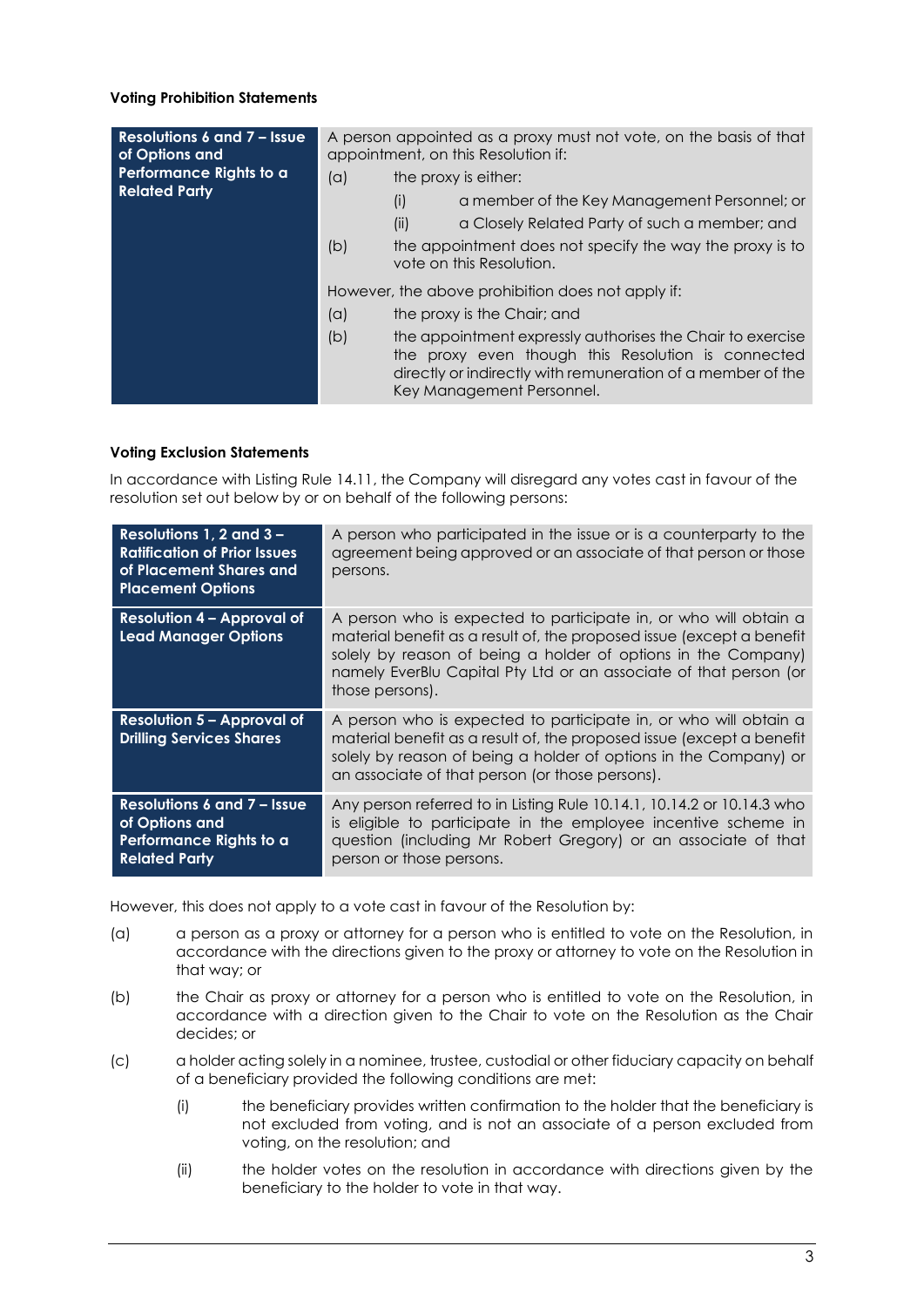## **IMPORTANT INFORMATIO N**

#### **Voting by proxy**

To vote by proxy, please complete and sign the enclosed Proxy Form and return by the time and in accordance with the instructions set out on the Proxy Form.

In accordance with section 249L of the Corporations Act, Shareholders are advised that:

- each Shareholder has a right to appoint a proxy;
- the proxy need not be a Shareholder of the Company; and
- a Shareholder who is entitled to cast two (2) or more votes may appoint two (2) proxies and may specify the proportion or number of votes each proxy is appointed to exercise. If the member appoints two (2) proxies and the appointment does not specify the proportion or number of the member's votes, then in accordance with section 249X(3) of the Corporations Act, each proxy may exercise one-half of the votes.

Shareholders and their proxies should be aware that:

- if proxy holders vote, they must cast all directed proxies as directed; and
- any directed proxies which are not voted will automatically default to the Chair, who must vote the proxies as directed.

#### **Voting in person**

In light of the status of the evolving COVID-19 situation and Government restrictions on public gatherings in place at the date of this Notice of Meeting, the Directors have made a decision that Shareholders and their proxies will not be able to physically attend the Meeting in person.

Shareholders and their proxies will, however, be able to watch and attend the Meeting by videoconference. While it will be possible to ask questions during the videoconference, if Shareholders do wish to ask questions of the Company and/or Directors at the Meeting, it would be preferable for them to do so prior to the Meeting by:

- calling the Company Secretary on +61 8 6188 8181; or
- emailing the Company at info@celsiusresources.com.au,

and informing the Company of the question(s) they wish to have answered.

#### **Accordingly, the Directors strongly encourage all Shareholders to either lodge a directed proxy form prior to the Meeting or attend and vote online at the virtual meeting.**

The company is pleased to provide shareholders with the opportunity to attend and participate in a virtual Meeting through an online meeting platform powered by Automic, where shareholders will be able to watch, listen, and vote online.

#### **To access the virtual meeting:**

- 1. Open your internet browser and go to **[investor.automic.com.au](https://investor.automic.com.au/)**
- 2. Login with your username and password or click "**register**" if you haven't already created an account. **Shareholders are encouraged to create an account prior to the start of the meeting to ensure there is no delay in attending the virtual meeting**
- 3. After logging in, a banner will display at the bottom of your screen to indicate that the meeting is open for registration, click on "**Register**" when this appears. Alternatively, click on **"Meetings"** on the left hand menu bar to access registration.
- 4. Click on "**Register**" and follow the steps
- 5. Click on the URL to join the webcast where you can view and listen to the virtual meeting
- 6. Once the Chair of the Meeting has declared the poll open for voting click on "**Refresh**" to be taken to the voting screen
- 7. Select your voting direction and click "**confirm**" to submit your vote. **Note that you cannot amend your vote after it has been submitted**

#### *Should you wish to discuss the matters in this Notice of Meeting please do not hesitate to contact the Company Secretary on +61 8 6188 8181.*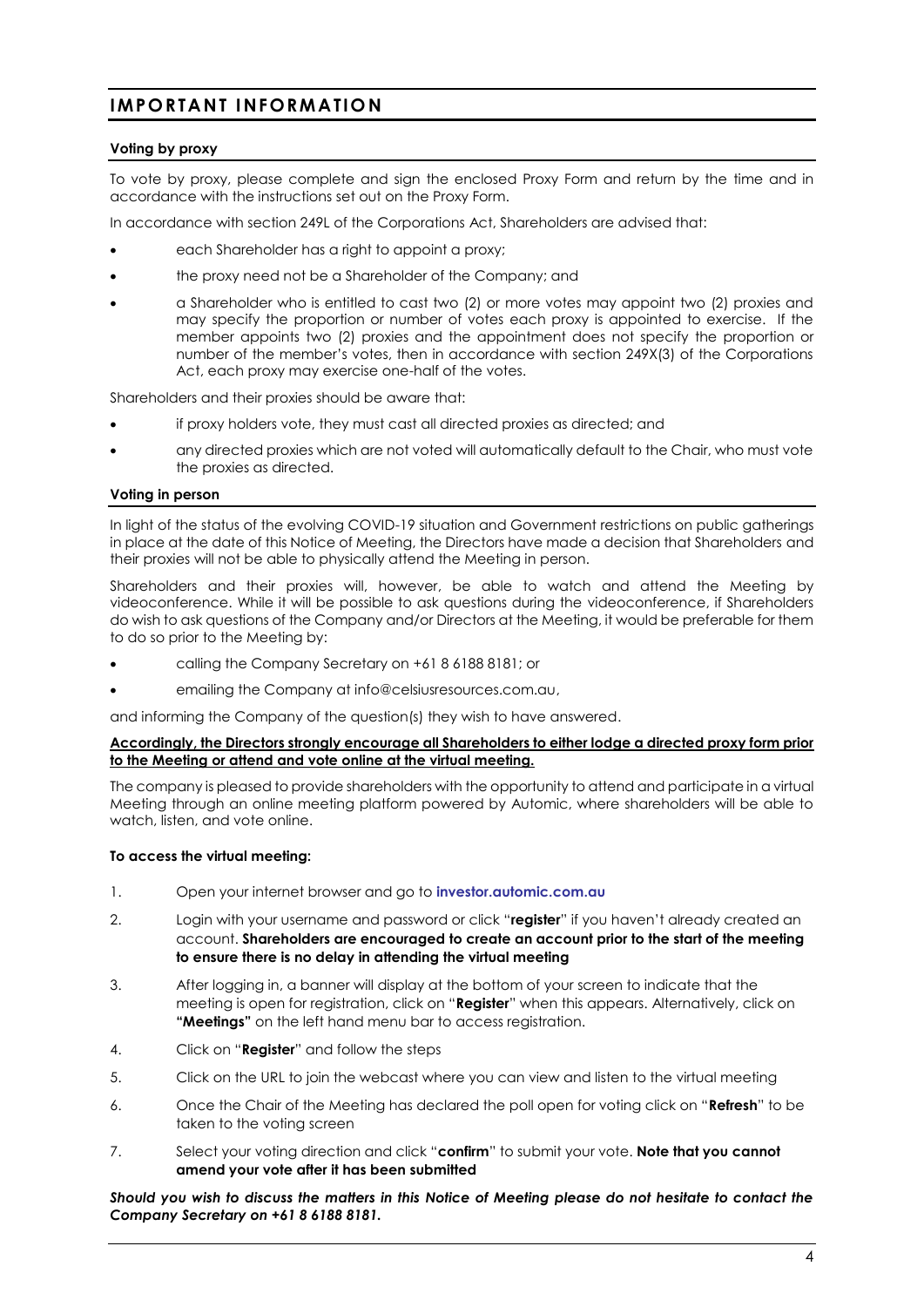## **EXPLANATORY STATEMENT**

This Explanatory Statement has been prepared to provide information which the Directors believe to be material to Shareholders in deciding whether or not to pass the Resolutions.

#### **1. RESOLUTIONS 1, 2 AND 3 – RATIFICATION OF PRIOR ISSUES OF PLACEMENT SHARES AND PLACEMENT OPTIONS**

## **1.1 General**

On 10 March 2022, the Company issued 167,487,687 Shares at an issue price of \$0.0203 per Share to raise \$3,400,000 (**Placement Shares**).

62,089,879 Shares were issued pursuant to the Company's capacity under Listing Rule 7.1 (being, the subject of **Resolution 1**) and 105,397,808 Shares were issued pursuant to the Company's 7.1A mandate which was approved by Shareholders at the annual general meeting held on 18 November 2021 (the subject of **Resolution 2**).

Under the terms of the Placement, the participants also received one free attaching option for each two shares issued (**Placement Options**). Following the issue of a Prospectus, the Company issued 83,743,842 Options on 22 March 2022 with an exercise price of \$0.04 and expiry term of 2 years.

The 83,743,842 Options were issued pursuant to the Company's capacity under Listing Rule 7.1 (the subject of **Resolution 3**).

The Company engaged the services of EverBlu Capital Pty Ltd (ACN 642 215 343) (**EverBlu**) a Corporate Authorised Representative (AFSL 499 601), to manage the issue of the Placement Shares. The Company has paid EverBlu a fee of 6% of the gross proceeds raised in cash, and will issue, subject to shareholder approval, 66,995,074 options with an exercise price of \$0.04 expiring two years from the date of issue (together the **Placement Mandate**).

## **1.2 Listing Rules 7.1 and 7.1A**

Broadly speaking, and subject to a number of exceptions, Listing Rule 7.1 limits the amount of equity securities that a listed company can issue without the approval of its shareholders over any 12 month period to 15% of the fully paid ordinary securities it had on issue at the start of that 12 month period.

Under Listing Rule 7.1A however, an eligible entity can seek approval from its members, by way of a special resolution passed at its annual general meeting, to increase this 15% limit by an extra 10% to 25%. The Company obtained approval to increase its limit to 25% at the annual general meeting held on 18 November 2021.

The issue of the Placement Shares and Placement Options does not fit within any of the exceptions set out in Listing Rule 7.2 and, as it has not yet been approved by Shareholders, it uses up part of the 25% limit in Listing Rules 7.1 and 7.1A, reducing the Company's capacity to issue further equity securities without Shareholder approval under Listing Rule 7.1 and 7.1A for the 12-month period following the dates of issue of the Placement Shares and Placement Options.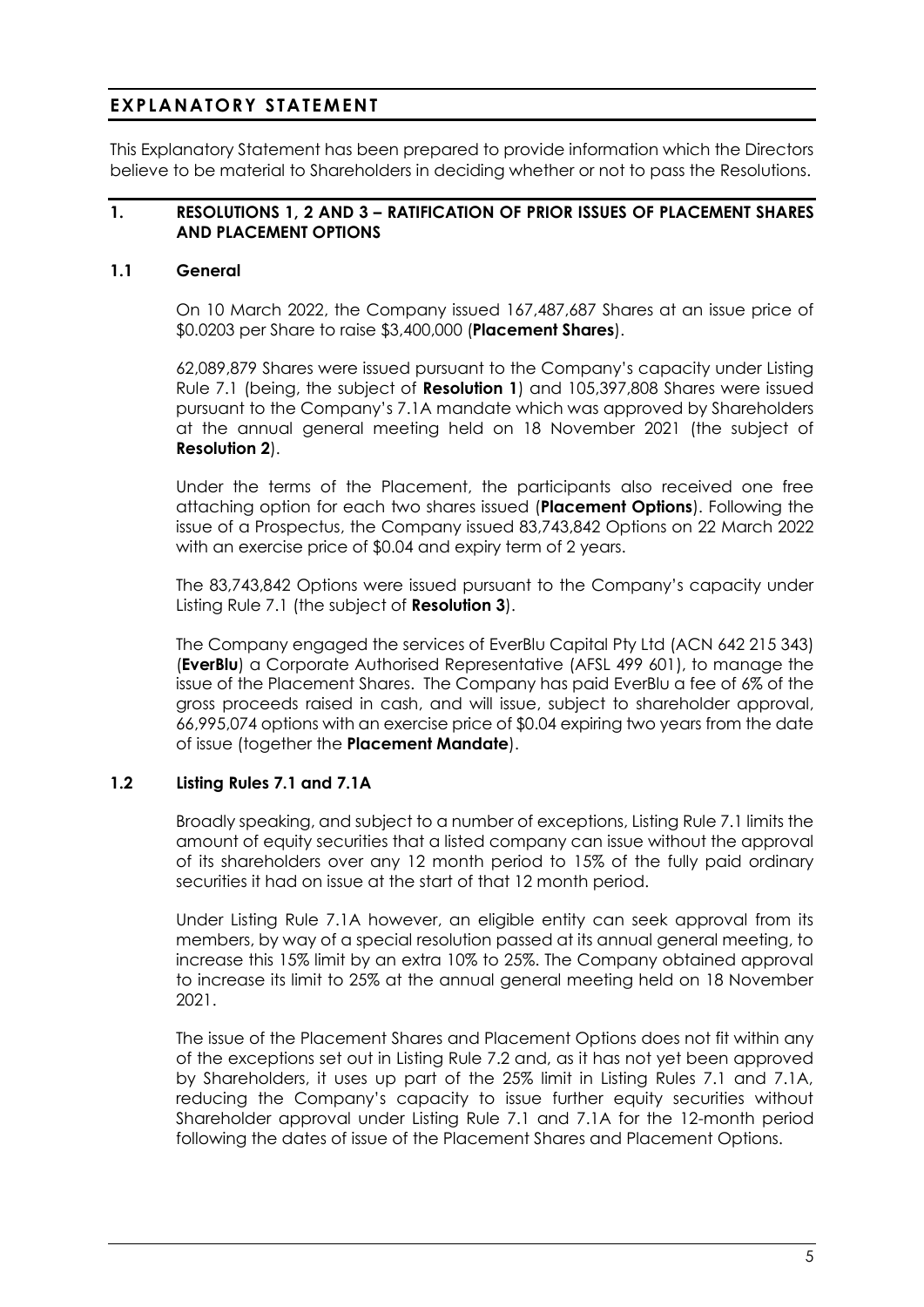## **1.3 Listing Rule 7.4**

Listing Rule 7.4 allows the shareholders of a listed company to approve an issue of equity securities after it has been made or agreed to be made. If they do, the issue is taken to have been approved under Listing Rule 7.1 and so does not reduce the company's capacity to issue further equity securities without shareholder approval under that rule.

The Company wishes to retain as much flexibility as possible to issue additional equity securities in the future without having to obtain Shareholder approval for such issues. Accordingly, the Company is seeking Shareholder ratification pursuant to Listing Rule 7.4 for the issues of the Placement Shares and Placement Options.

Resolutions 1, 2 and 3 seek Shareholder ratification pursuant to Listing Rule 7.4 for the issues of the Placement Shares and Placement Options.

## **1.4 Technical information required by Listing Rule 14.1A**

If Resolutions 1, 2 and 3 are passed, the Placement Shares and Placement Options will be excluded in calculating the Company's combined 25% limit in Listing Rules 7.1 and 7.1A, increasing the number of equity securities the Company can issue without Shareholder approval over the 12-month period following the dates of issue of the Placement Shares and Placement Options.

If Resolutions 1, 2 and 3 are not passed, the Placement Shares and Placement Options will be included in calculating the Company's combined 25% limit in Listing Rules 7.1 and 7.1A, decreasing the number of equity securities the Company can issue without Shareholder approval over the 12-month period following the dates of issue of the Placement Shares and Placement Options.

## **1.5 Technical information required by Listing Rule 7.5**

Pursuant to and in accordance with Listing Rule 7.5, the following information is provided in relation to Resolutions 1, 2 and 3:

- (a) the Placement Shares and Placement Options were issued to professional and sophisticated investors who are clients of EverBlu. The recipients were identified through a bookbuild process, which involved EverBlu seeking expressions of interest to participate in the capital raising from nonrelated parties of the Company;
- (b) in accordance with paragraph 7.4 of ASX Guidance Note 21, the Company confirms that none of the recipients were:
	- (i) related parties of the Company, members of the Company's Key Management Personnel, substantial holders of the Company, advisers of the Company or an associate of any of these parties; and
	- (ii) issued more than 1% of the issued capital of the Company;
- (c) 167,487,687 Placement Shares were issued on the following basis:
	- (i) 62,089,879 Shares issued pursuant to Listing Rule 7.1 (ratification of which is sought under Resolution 1); and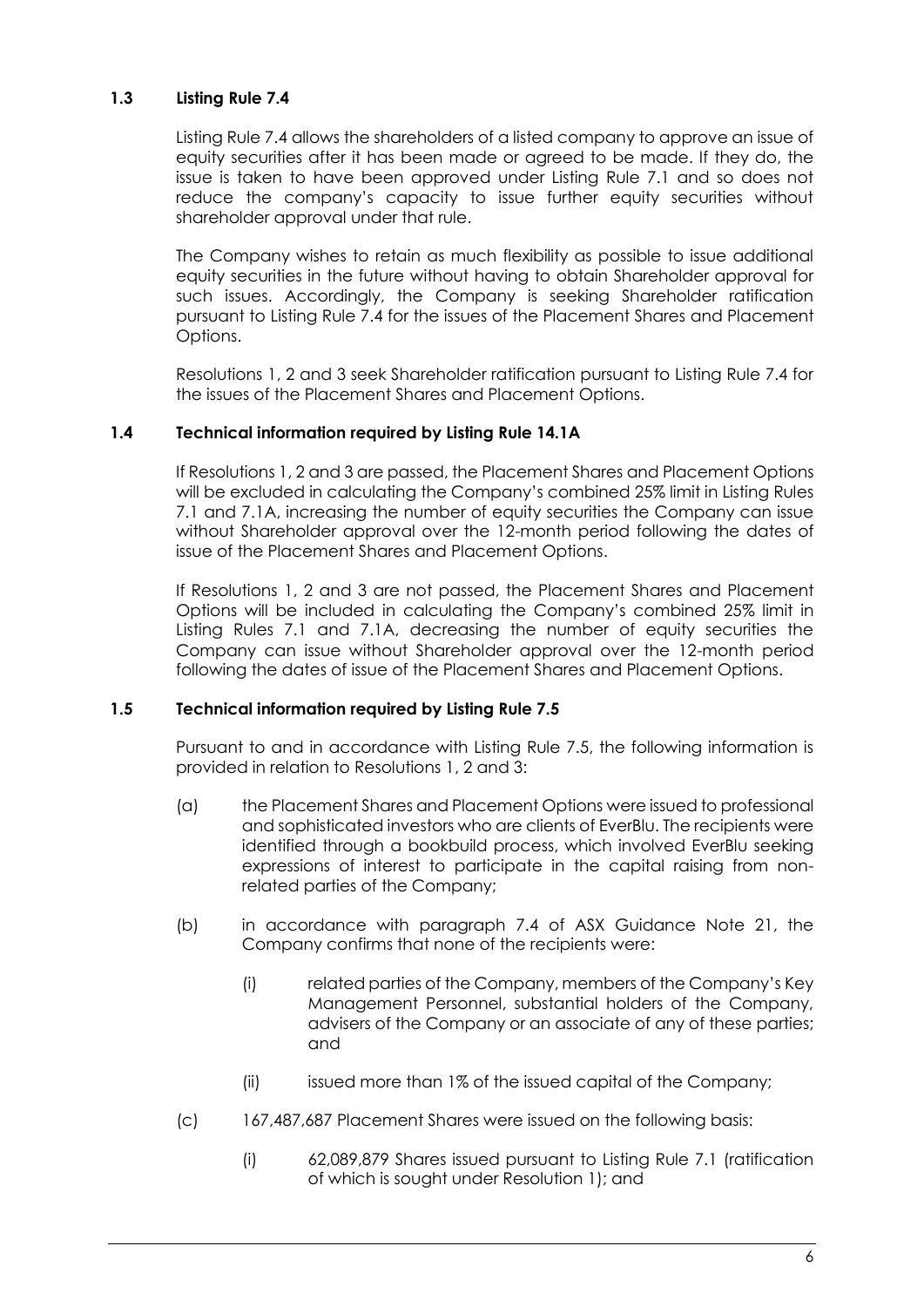- (ii) 105,397,808 Shares issued pursuant to Listing Rule 7.1A (ratification of which is sought under Resolution 2);
- (d) the Placement Shares issued were all fully paid ordinary shares in the capital of the Company issued on the same terms and conditions as the Company's existing Shares;
- (e) the Placement Shares were issued on 10 March 2022;
- (f) the issue price was \$0.0203 per Placement Shares under both the issue of Shares pursuant to Listing Rule 7.1 and Listing Rule 7.1A. The Company has not and will not receive any other consideration for the issue of the Placement Shares;
- (g) the 83,743,842 Placement Options were issued pursuant to Listing Rule 7.1 (ratification of which is sought under Resolution 3);
- (h) the Placement Options terms and conditions are set out in Schedule 1;
- (i) the Placement Options were issued on 22 March 2022;
- (i) the issue price of the Placement Options was nil;
- (k) the purpose of the issue of the Placement Shares and Placement Options was to raise \$3,400,000, which will be applied towards completion of the current MCB maiden drill program, completion of the new metallurgical test program for the Opuwo Cobalt project, de-risking the Sagay Project and general working capital of the Company; and
- (l) the Placement Shares and Placement Options were not issued under an agreement.

## **2. RESOLUTION 4 – APPROVAL OF LEAD MANAGER OPTIONS**

## **2.1 General**

As set out in Section 1.1 above, the Company has entered into an agreement to issue 66,995,074 Lead Manager Options with an exercise price of \$0.04 and a term of two (2) years from the date of approval of this Resolution 4, in part consideration for capital raising services provided by EverBlu Capital Pty Ltd (**EverBlu**) under the Placement Mandate.

## **2.2 Listing Rule 7.1**

Broadly speaking, and subject to a number of exceptions, Listing Rule 7.1 limits the amount of equity securities that a listed company can issue without the approval of its shareholders over any 12 month period to 15% of the fully paid ordinary securities it had on issue at the start of that 12 month period.

The proposed issue of the Lead Manager Options does not fall within any of the exceptions set out in Listing Rule 7.2 and, at the time of the issue of the Placement Shares and Placement Options, exceeds the 15% limit in Listing Rule 7.1. It therefore requires the approval of Shareholders under Listing Rule 7.1.

## **2.3 Technical information required by Listing Rule 14.1A**

If Resolution 4 is passed, the Company will be able to proceed with the issue of the Lead Manager Options. In addition, the issue of the Lead Manager Options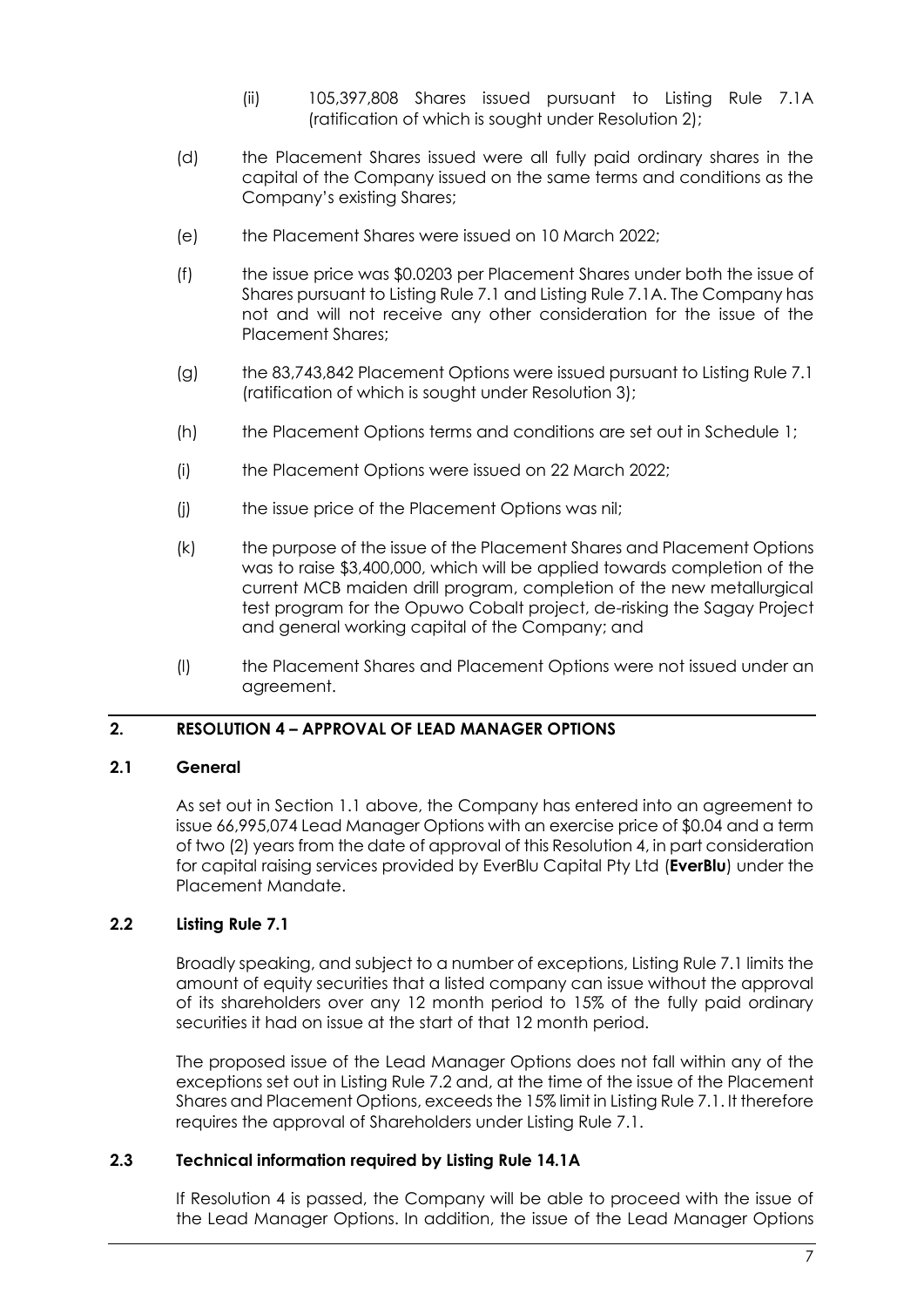will be excluded from the calculation of the number of equity securities that the Company can issue without Shareholder approval under Listing Rule 7.1.

If Resolution 4 is not passed, the Company will need to pay EverBlu such other compensation of comparable value to the Lead Manager Options as may be agreed between the parties each acting reasonably.

Resolution 4 seeks Shareholder approval for the purposes of Listing Rule 7.1 for the issue of the Lead Manager Options.

## **2.4 Technical information required by Listing Rule 7.1**

Pursuant to and in accordance with Listing Rule 7.3, the following information is provided in relation to Resolution 4:

- (a) the Lead Manager Options will be issued to EverBlu (or its associates);
- (b) in accordance with paragraph 7.2 of ASX Guidance Note 21, the Company confirms that none of the recipients will be:
	- (i) related parties of the Company, members of the Company's Key Management Personnel, substantial holders of the Company, advisers of the Company or an associate of any of these parties; and
	- (ii) issued more than 1% of the issued capital of the Company;
- (c) the maximum number of Lead Manager Options is 66,995,074. The terms and conditions of the Lead Manager Options are set out in Schedule 1.
- (d) the Lead Manager Options will be issued no later than 3 months after the date of the Meeting (or such later date to the extent permitted by any ASX waiver or modification of the Listing Rules) and it is intended that issue of the Lead Manager Options will occur on the same date;
- (e) the Lead Manager Options will be issued at a nil issue price, as part of the consideration for the capital raising services provided by EverBlu in connection with the Placement Mandate;
- (f) the purpose of the issue of the Lead Manager Options is to satisfy the Company's obligations under the Placement Mandate;
- (g) the Lead Manager Options are being issued to EverBlu under the Placement Mandate. A summary of the material terms of the Placement Mandate is set out in Section 1.1; and
- (h) the Lead Manager Options are not being issued under, or to fund, a reverse takeover.

## **3. RESOLUTION 5 – APPROVAL OF DRILLING SERVICES SHARES**

## **3.1 General**

On 7 February 2022 the Company announced that its Namibian subsidiary, Opuwo Cobalt Mining Pty Ltd, had entered into an agreement with Stewardship Drilling Pty Ltd (**Stewardship Drilling**) to drill eight diamond core drill holes.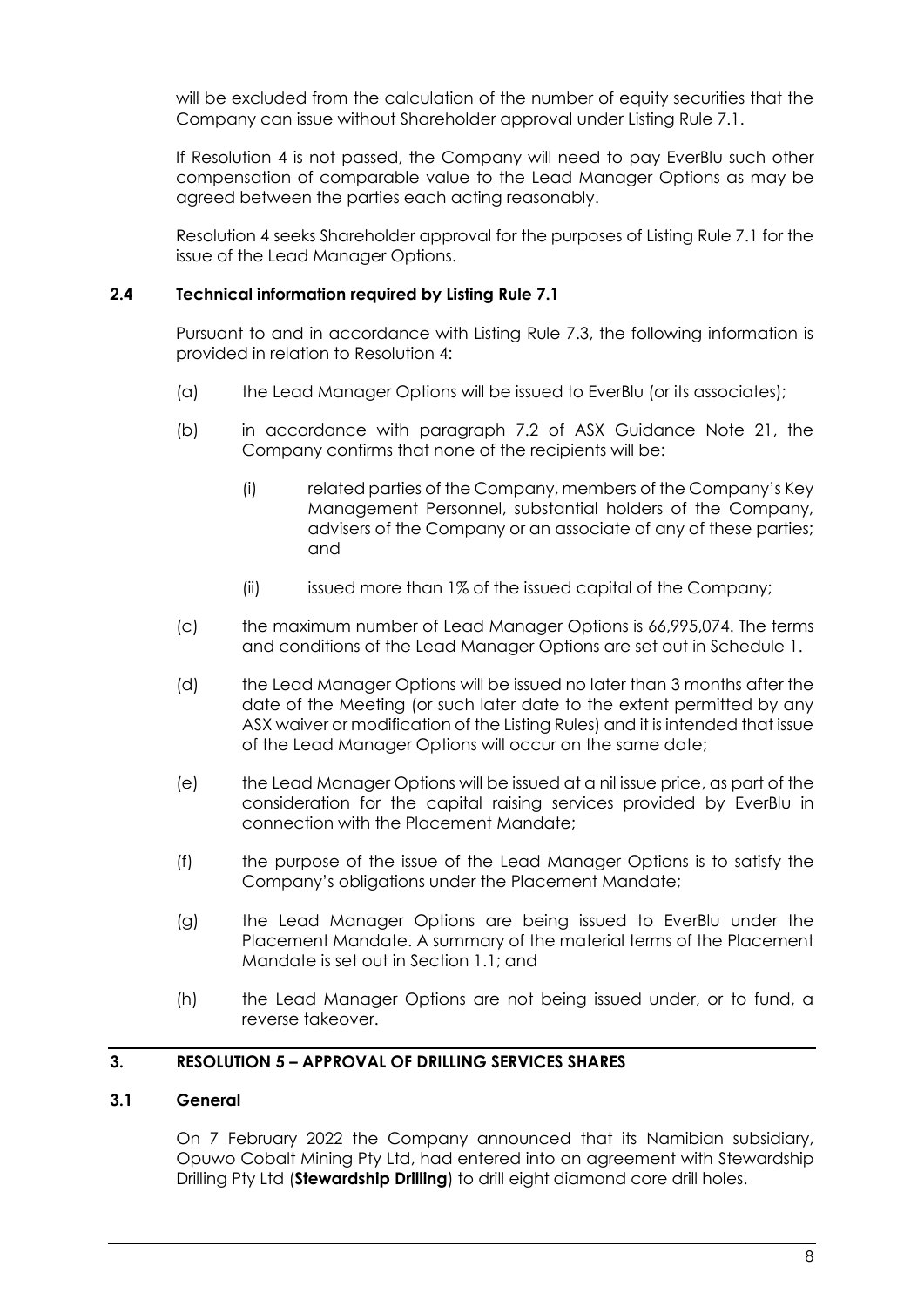Under the terms of the "Proposal for Drilling Services" contract, Stewardship Drilling are to be paid by a combination of cash and new shares comprising:

- (a) Cash payment of 1,060,692 Namibian Dollars (converting to A\$106,069.25 at an agreed exchange rate of 10:1); and
- (b) An issue of fully paid ordinary shares in Celsius Resources Limited up to a maximum number of 10,417,500 shares being the balance of the value of the contract of A\$312,525 (the **Drilling Services Shares**).

## **3.2 Listing Rule 7.1**

Broadly speaking, and subject to a number of exceptions, Listing Rule 7.1 limits the amount of equity securities that a listed company can issue without the approval of its shareholders over any 12 month period to 15% of the fully paid ordinary securities it had on issue at the start of that 12 month period.

The issue of the Drilling Services Shares does not fit within any of the exceptions set out in Listing Rule 7.2 and, as it has not yet been approved by Shareholders, it effectively uses up part of the 15% limit in Listing Rule 7.1, reducing the Company's capacity to issue further equity securities without Shareholder approval under Listing Rule 7.1 for the 12 month period following the date of issue of the Drilling Services Shares.

The Company wishes to retain as much flexibility as possible to issue additional equity securities in the future without having to obtain Shareholder approval for such issues.

Accordingly, the Company is seeking Shareholder approval pursuant to Listing Rule 7.1 to issue Drilling Services Shares.

## **3.3 Technical information required by Listing Rule 14.1A**

If Resolution 5 is passed, the Company will be able to proceed with the issue of the Drilling Services Shares. In addition, the issue of the Drilling Services Shares will be excluded from the calculation of the number of equity securities that the Company can issue without Shareholder approval under Listing Rule 7.1.

If Resolution 5 is not passed, the Company will need to pay a cash amount of A\$312,525 to Stewardship Drilling Pty Ltd.

Resolution 5 seeks Shareholder approval for the purposes of Listing Rule 7.1 for the issue of the Drilling Services Shares.

## **3.4 Technical information required by Listing Rule 7.1**

Pursuant to and in accordance with Listing Rule 7.3, the following information is provided in relation to Resolution 5:

- (a) the Drilling Services Shares will be issued to Stewardship Drilling Pty Ltd (or its associates);
- (b) in accordance with paragraph 7.2 of ASX Guidance Note 21, the Company confirms that none of the recipients will be:
	- (i) related parties of the Company, members of the Company's Key Management Personnel, substantial holders of the Company,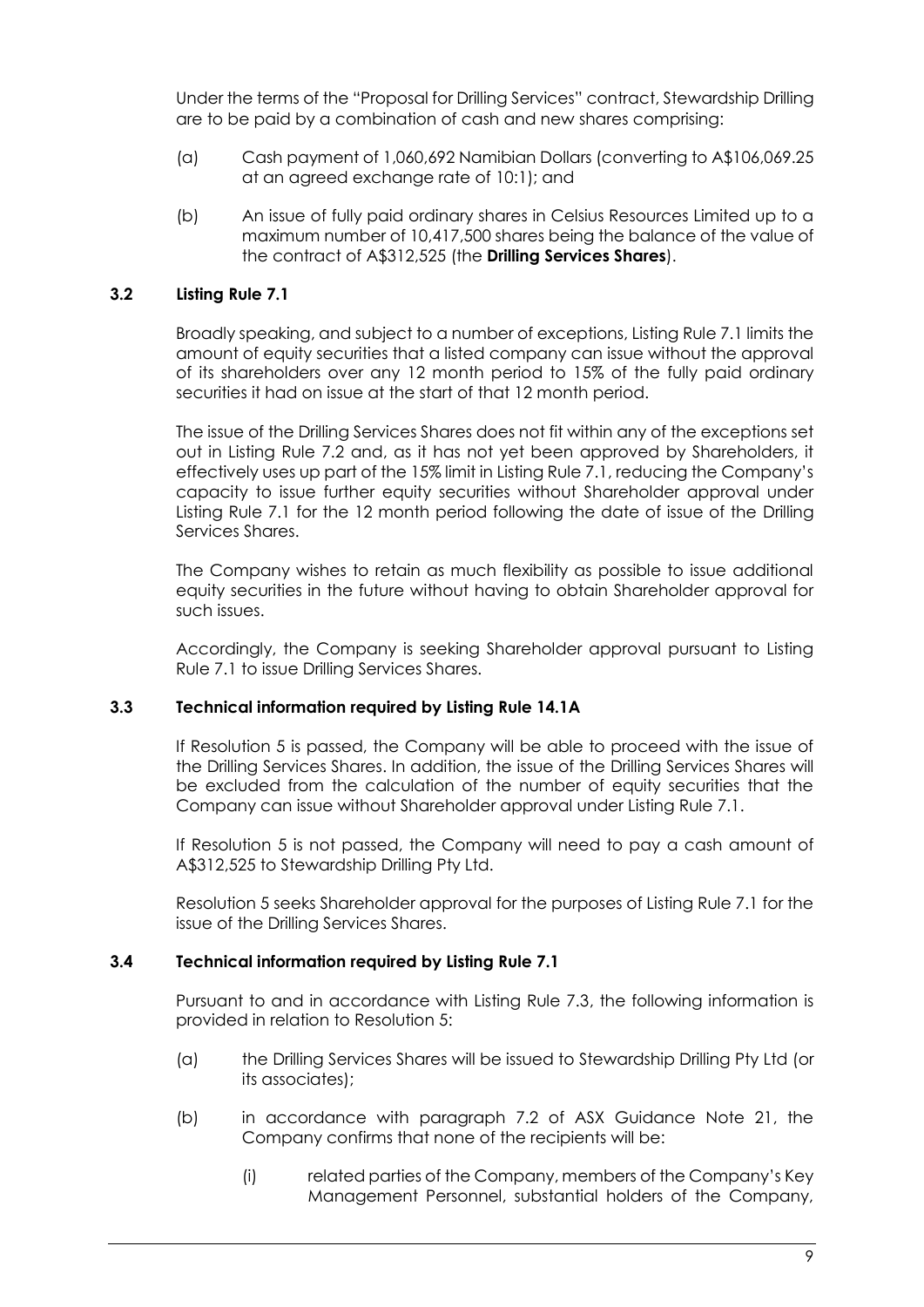advisers of the Company or an associate of any of these parties; and

- (ii) issued more than 1% of the issued capital of the Company;
- (c) the Drilling Services Shares will be fully paid ordinary shares;
- (d) the maximum number of shares to be issued is 10,417,500;
- (e) the Drilling Services Shares will be issued no later than 3 months after the date of the Meeting (or such later date to the extent permitted by any ASX waiver or modification of the Listing Rules) and it is intended that issue of the Drilling Services Shares will occur on the same date;
- (f) the Drilling Services Shares will be issued in accordance with the drilling contract;
- (g) the purpose of the issue of the Drilling Services Shares Lead Manager Options is to satisfy the Company's obligations under the drilling contract. The material terms of the contract are set out in Section 3.1; and
- (h) the Drilling Services Shares are not being issued under, or to fund, a reverse takeover.

## **4. RESOLUTIONS 6 AND 7 – ISSUE OF OPTIONS AND PERFORMANCE RIGHTS TO A RELATED PARTY – MR ROBERT GREGORY**

## **4.1 General**

Mr Robert Gregory was appointed by the Company as Managing Director on 24 December 2021, and has executed a services agreement with the Company (**Employment Agreement**).

Under the terms of the Employment Agreement the Company has agreed, subject to obtaining Shareholder approval, to issue 15,000,000 Options and 20,000,000 Performance Rights (**Performance Rights**) to Mr Gregory (or his nominee) under the Company's existing securities incentive scheme, and otherwise on the terms and conditions set out below.

The Employment Agreement is summarised in Schedule 2.

Resolutions 6 and 7 seek Shareholder approval for the issue of Options and Performance Rights to Mr Robert Gregory (or his nominee).

## **4.2 Chapter 2E of the Corporations Act**

Chapter 2E of the Corporations Act requires that for a public company, or an entity that the public company controls, to give a financial benefit to a related party of the public company, the public company or entity must:

- (a) obtain the approval of the public company's members in the manner set out in sections 217 to 227 of the Corporations Act; and
- (b) give the benefit within 15 months following such approval,

unless the giving of the financial benefit falls within an exception set out in sections 210 to 216 of the Corporations Act.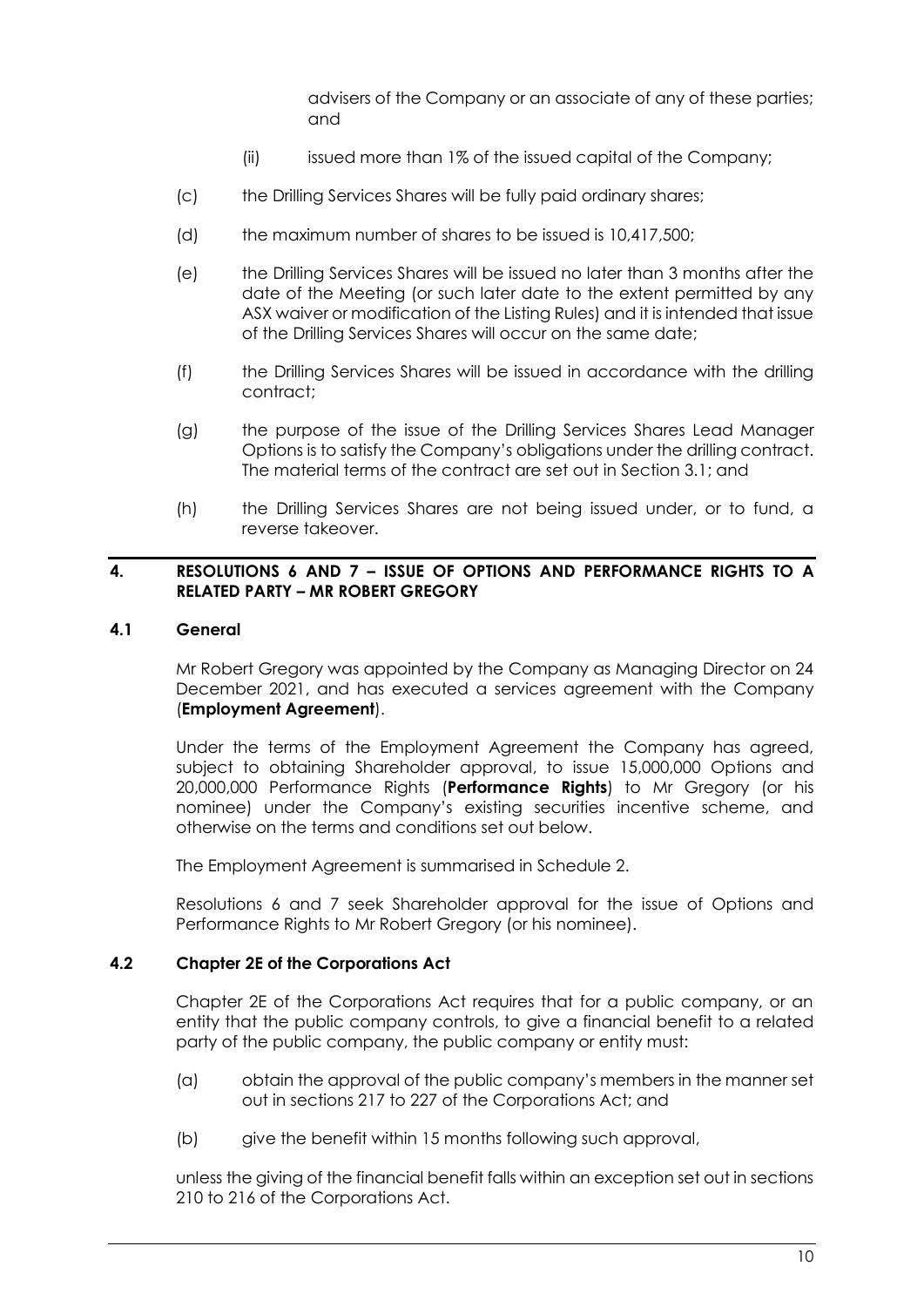The issue of Options and Performance Rights to Mr Gregory (or his nominee) constitutes giving a financial benefit and Mr Gregory is a related party of the Company by virtue of being a Director.

The Directors (other than Mr Gregory who has a material personal interest in the Resolution) consider that Shareholder approval pursuant to Chapter 2E of the Corporations Act is not required in respect of the grant of Options and Performance Rights because the agreement to issue the Options and Performance Rights, reached as part of the remuneration package for Mr Gregory, is considered reasonable remuneration in the circumstances and was negotiated on an arm's length basis.

## **4.3 Listing Rule 10.14**

Listing Rule 10.14 provides that an entity must not permit any of the following persons to acquire equity securities under an employee incentive scheme without the approval of the holders of its ordinary securities:

- 10.14.1 a director of the entity;
- 10.14.2 an associate of a director of the entity; or
- 10.14.3 a person whose relationship with the entity or a person referred to in Listing Rules 10.14.1 to 10.14.2 is such that, in ASX's opinion, the acquisition should be approved by security holders.

The issue of Options and Performance Rights to Mr Gregory falls within Listing Rule 10.14.1 and therefore requires the approval of Shareholders under Listing Rule 10.14.

Resolutions 6 and 7 seek the required Shareholder approval for the issue of the Options and Performance Rights under and for the purposes of Listing Rule 10.14.

## **4.4 Technical information required by Listing Rule 14.1A**

If Resolutions 6 and 7 seek are passed, the Company will be able to proceed with the issue of the Options and Performance Rights to Mr Gregory under the Company's existing securities incentive scheme, within one month after the date of the Meeting (or such later date as permitted by any ASX waiver or modification of the Listing Rules).

As approval pursuant to Listing Rule 7.1 is not required for the issue of the Options and Performance Rights (because approval is being obtained under Listing Rule 10.11), the issue of the Options and Performance Rights will not use up any of the Company's 15% annual placement capacity.

If Resolutions 6 and 7 seek are not passed, the Company will not be able to proceed with the issue of the Options and Performance Rights, and consideration will need to be given as to remuneration by other means.

## **4.5 Technical Information required by Listing Rule 10.15**

Pursuant to and in accordance with Listing Rule 10.15, the following information is provided in relation to Resolutions 6 and 7:

(a) the Options and Performance Rights will be issued to Mr Gregory (or his nominee), who falls within the category set out in Listing Rule 10.14.1 as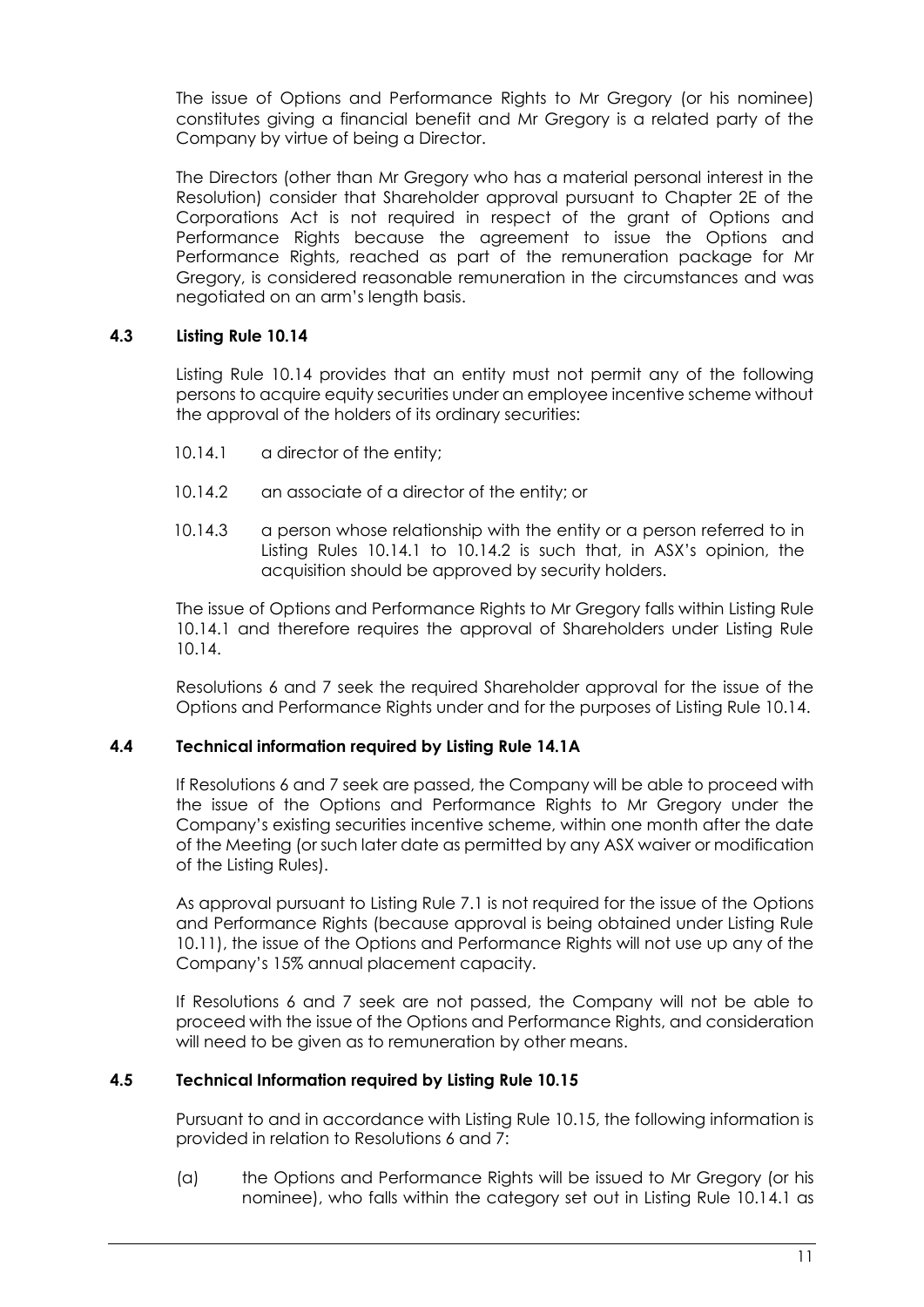Robert Gregory is a related party of the Company by virtue of being a Director:

- (b) the maximum number of Options to be issued is 15,000,000;
- (c) the maximum number of Performance Rights to be issued is 20,000,000;
- (d) the current total remuneration package for Mr Gregory is \$330,000, comprising of salary of \$300,000, a superannuation payment of \$30,000. If the Options and Performance Rights are issued, the total remuneration package of Mr Gregory will increase by \$297,211 to \$627,211,, being the value of the Options and Performance Rights (based on the Black Scholes methodology);
- (e) the terms and conditions of the Options and Performance Rights, together with the relevant vesting milestones are set out in Schedules 4 and 5 respectively;;
- (f) Options and Performance Rights have not previously been issued to Mr Gregory under the Company's incentive securities plan;
- (g) the Options and Performance Rights will be unquoted. The Company has chosen to grant these incentives to Mr Gregory for the following reasons:
	- (i) the Options and Performance Rights are unlisted, therefore the grant of the Options and Performance Rights has no immediate dilutionary impact on Shareholders;
	- (ii) the issue of Options and Performance Rights to Mr Gregory will align the interests of Mr Gregory with those of Shareholders;
	- (iii) the issue of Options and Performance Rights is a reasonable and appropriate method to provide cost effective remuneration as the non-cash form of this benefit will allow the Company to spend a greater proportion of its cash reserves on its operations than it would if alternative cash forms of remuneration were given to Mr Gregory;
	- (iv) the deferred tax benefits are available to Mr Gregory via the issue of Performance Rights rather than an issue of Shares; and
	- (v) it is not considered that there are any significant opportunity costs to the Company or benefits foregone by the Company in granting the Options and Performance Rights on the terms proposed;
- (h) the Company values the Options at \$231,750 (being \$0.025 per Option) based on the trinomial valuation methodology. The value anticipated to be expensed to 31 December 2022 is \$231,264, which is after the probabilities of the likelihood of vesting have been taken into consideration. The assumptions used for this valuation are as follows: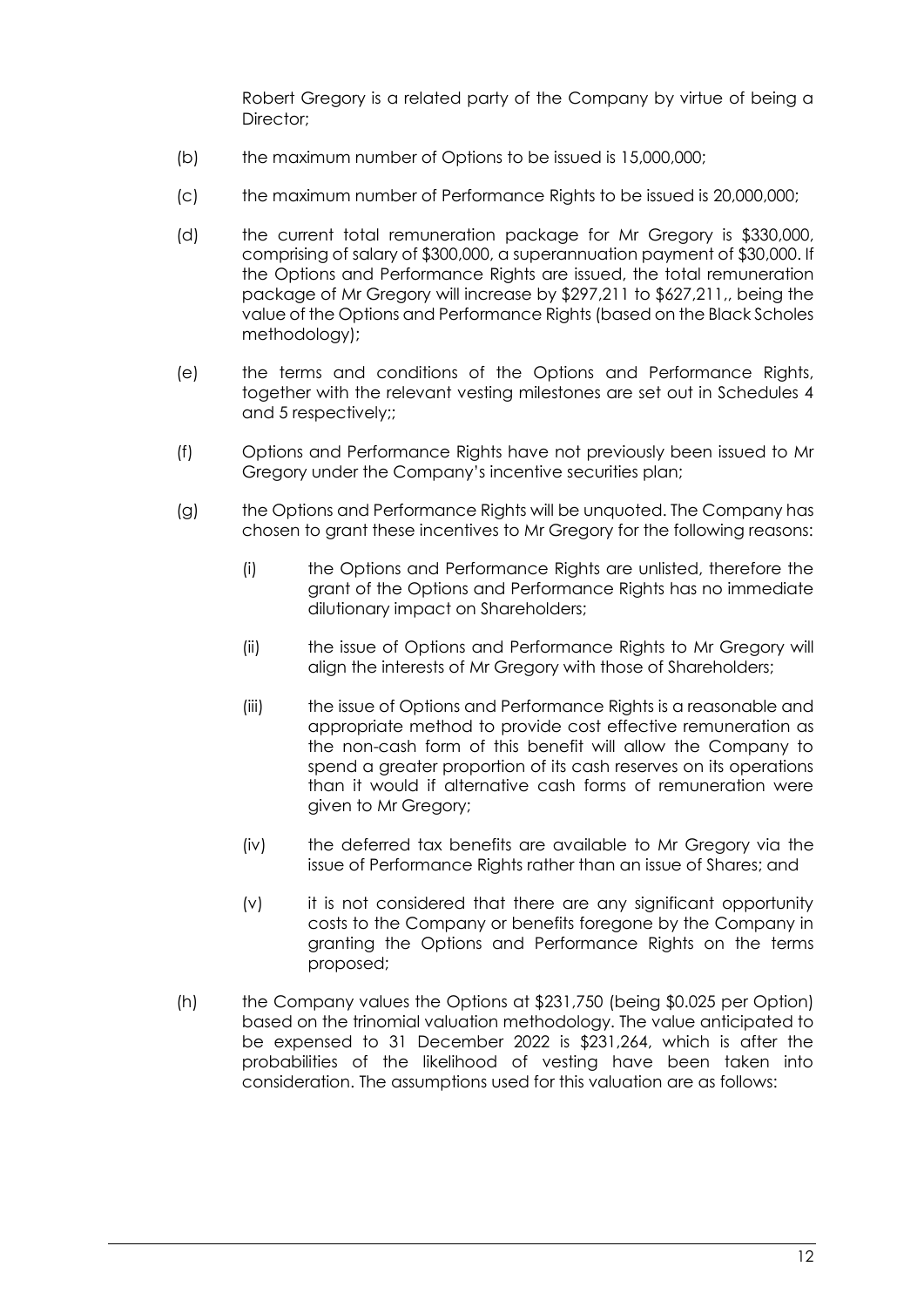|                                | Vesting 1 June 2022 | <b>Vesting 1 January</b><br>2023 |
|--------------------------------|---------------------|----------------------------------|
| <b>Valuation date:</b>         | 25 March 2022       | 25 March 2022                    |
| <b>Market price of shares:</b> | \$0.028             | \$0.028                          |
| <b>Exercise price:</b>         | \$0.025             | \$0.025                          |
| Interest rate:                 | 2.17%               | 2.17%                            |
| <b>Volatility:</b>             | 100%                | 100%                             |
| <b>Early exercise factor:</b>  | 2.5x                | 2.5x                             |
| <b>Expiry date:</b>            | 4 May 2025          | 4 May 2025                       |
| <b>Number of options</b>       | 7,500,000           | 7,500,000                        |
| Indicative value:              | 0.0149              | 0.016                            |

- (i) the Options will be issued to Mr Gregory (or his nominee) no later than 2 years after the date of the Meeting (or such later date as permitted by any ASX waiver or modification of the Listing Rules) and it is anticipated the Performance Rights will be issued on one date;
- (j) the issue price of the Options will be nil, as such no funds will be raised from the issue of the Options, other than when converted into fully paid ordinary shares;
- (k) the Company values the Performance Rights at \$331,403 (being \$0.028 per Performance Right) based on the Hoadleys Hybrid ESO5 methodology, unless otherwise stated. The value anticipated to be expensed to 31 December 2022 is \$65,947 which is after the probabilities of the likelihood of vesting have been taken into consideration. The assumptions used for this valuation are as follows:

|                                         | $\sqrt{(1)}$ Hoadleys<br><b>Hybrid ESO5</b><br>pricing model | (2) Valued at the<br>current market<br>price of shares |
|-----------------------------------------|--------------------------------------------------------------|--------------------------------------------------------|
| <b>Valuation date:</b>                  | 25 March 2022                                                | 25 March 2022                                          |
| <b>Market price of shares:</b>          | \$0.028                                                      | \$0.028                                                |
| <b>Exercise price:</b>                  | Nil                                                          | Nil                                                    |
| Interest rate:                          | 1.45%                                                        | Nil                                                    |
| <b>Volatility:</b>                      | 100%                                                         | Nil                                                    |
| <b>Early exercise factor</b>            | 2.5x                                                         | Nil                                                    |
| <b>Expiry date:</b>                     | 1 January 2023                                               | 1 January 2025                                         |
| <b>Number of performance</b><br>rights: | 10,000,000                                                   | 10,000,000                                             |
| <b>Indicative value:</b>                | 0.0051                                                       | 0.028                                                  |

**Tranche 1:** Which will vest, when the Company's share price, as quoted on the ASX, achieves a 20 –day consecutive VWAP of \$0.11 per share, within 12 months from the commencement date.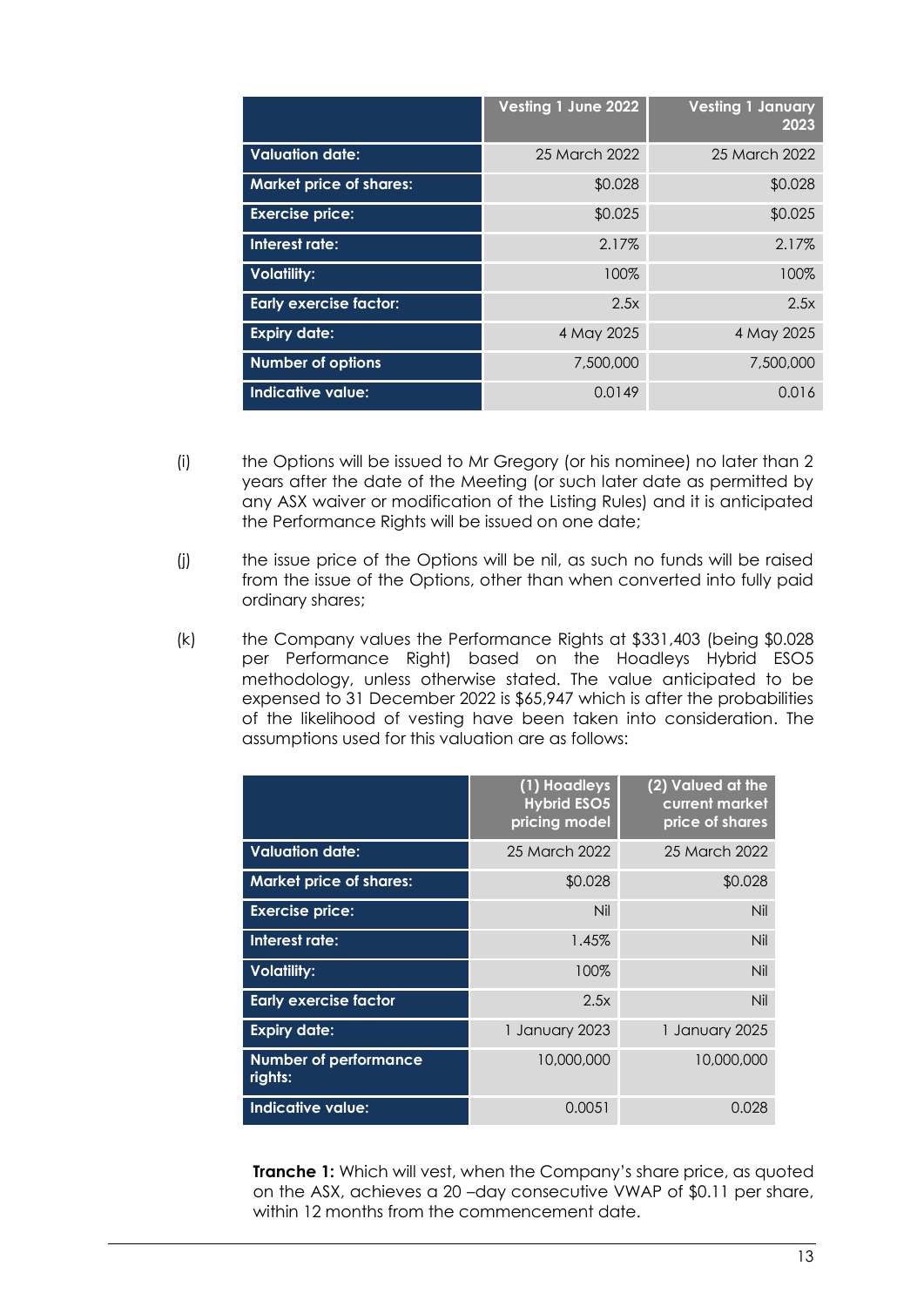**Tranche 2:** Will vest after the Company announces the completion of a Definitive Feasibility Study, as defined under the JORC Code, at its MCB Copper/Gold Project, supporting a decision to mine by the Company, within 3 years from the Commencement Date.

- (l) the Performance Rights will be issued to Mr Gregory (or his nominee) no later than 2 years after the date of the Meeting (or such later date as permitted by any ASX waiver or modification of the Listing Rules) and it is anticipated the Performance Rights will be issued on one date;
- (m) the issue price of the Performance Rights will be nil, as such no funds will be raised from the issue of the Performance Rights;
- (n) a summary of the material terms and conditions of the Company's incentive securities scheme is set out in Schedule 3;
- (o) no loan is being made to Mr Gregory in connection with the acquisition of the Options and Performance Rights;
- (p) details of any Options and Performance Rights issued under the Company's incentive securities scheme will be published in the annual report of the Company relating to the period in which they were issued, along with a statement that approval for the issue was obtained under Listing Rule 10.14; and
- (q) any additional persons covered by Listing Rule 10.14 who become entitled to participate in an issue of Performance Rights under the Company's incentive securities scheme after Resolution 6 is approved and who were not named in this Notice will not participate until approval is obtained under Listing Rule 10.14.

## **5. RESOLUTION 8 – REPLACEMENT OF COMPANY CONSTITUTION**

#### **5.1 General**

A company may modify or repeal its constitution or a provision of its constitution by special resolution of shareholders.

Shareholder approval is sought by the Company to repeal its existing Constitution and adopt a new constitution (**Proposed Constitution**) which is of the type required for a listed public company limited by shares updated to ensure it reflects the current provisions of the Corporations Act and Listing Rules.

This will incorporate amendments to the Corporations Act and Listing Rules since the current Constitution was adopted in November 2019.The Directors believe that it is preferable in the circumstances to replace the existing Constitution with the Proposed Constitution rather than to amend a multitude of specific provisions.

The Proposed Constitution is broadly consistent with the provisions of the existing Constitution, with many of the proposed changes being administrative or minor in nature. The Directors believe these amendments are not material nor will they have any significant impact on Shareholders. It is not practicable to list all of the changes to the Constitution in detail in this Explanatory Statement, however, a summary of the proposed material changes is set out below.

A copy of the Proposed Constitution is available for review by Shareholders at the Company's website **www.celsiusresources.com.au** and at the office of the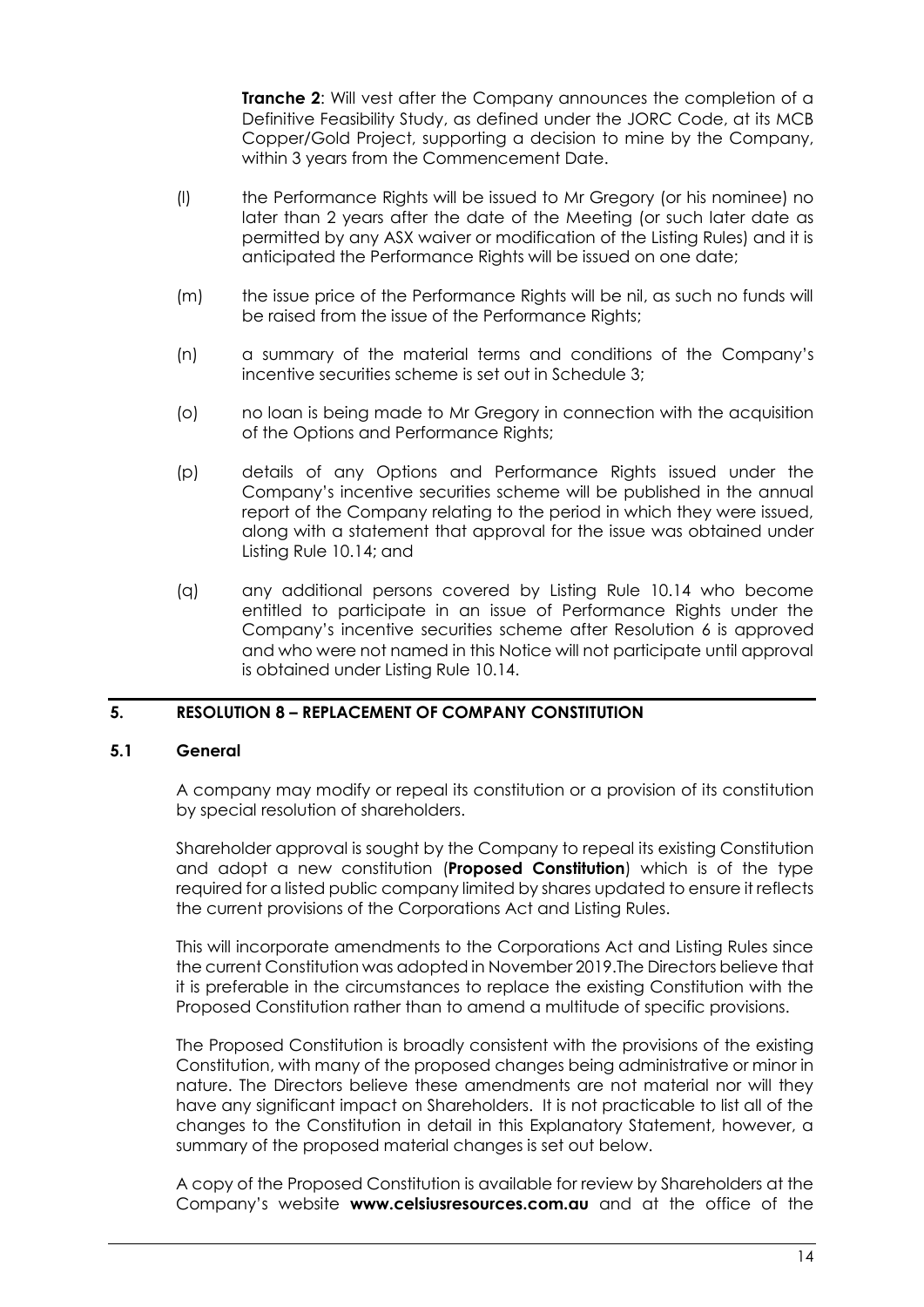Company. A copy of the Proposed Constitution can also be sent to Shareholders upon request to the Company Secretary.

Shareholders are invited to contact the Company if they have any queries or concerns.

If the special resolution seeking this approval is passed, then the Amended Constitution will be effective immediately following this General Meeting.

#### **5.2 Summary of material Proposed Changes**

The Directors consider that the amendments will not have any significant impact on Shareholders. A summary of the key amendments is set out below:

#### **Minimum Shareholding (clause 3)**

Clause 3 of the Constitution outlines how the Company can manage shareholdings which represent an "unmarketable parcel" of shares, being a shareholding that is less than \$500 based on the closing price of the Company's Shares on ASX as at the relevant time.

The Proposed Constitution is in line with the requirements for dealing with "unmarketable parcels" outlined in the Corporations Act such that where the Company elects to undertake a sale of unmarketable parcels, the Company is only required to give one notice to holders of an unmarketable parcel to elect to retain their shareholding before the unmarketable parcel can be dealt with by the Company, saving time and administrative costs incurred by otherwise having to send out additional notices.

Clause 3 of the Proposed Constitution continues to outline in detail the process that the Company must follow for dealing with unmarketable parcels.

## *Virtual Meetings* **(new clause 14)**

Clause 14 of the Constitution outlines how the Company can use technology at meetings.

The Proposed Constitution is in line with the permanent changes to the Corporations Act which will take effect on 1 April 2022 allowing the use of technology at meetings and the distribution of meeting-related documents electronically (whether by a physical or electronic link or the entire document).

While hybrid and virtual meetings can be held, wholly virtual meetings will only be allowed if expressly permitted under the Company's Constitution. Whichever format is used, members as a whole must be given a reasonable opportunity to participate, and any technology used must allow members to exercise, orally and in writing, any rights those members have to ask questions and make comments.

## *Financial Assistance to Purchase Shares (new clause 10.4)*

Part 2J.3 of the Corporations Act provides that a company may financially assist a person to acquire shares (or units of shares) in the company only if the giving of assistance does not materially prejudice the interests of the company or its shareholders or impact the company's ability to pay its creditors. A company may also provide financial assistance to purchase shares in the company if the assistance is approved by shareholders or the assistance is exempted on the basis that the financial assistance is based on the ordinary course of commercial dealing (consistent with section 260C of the Corporations Act).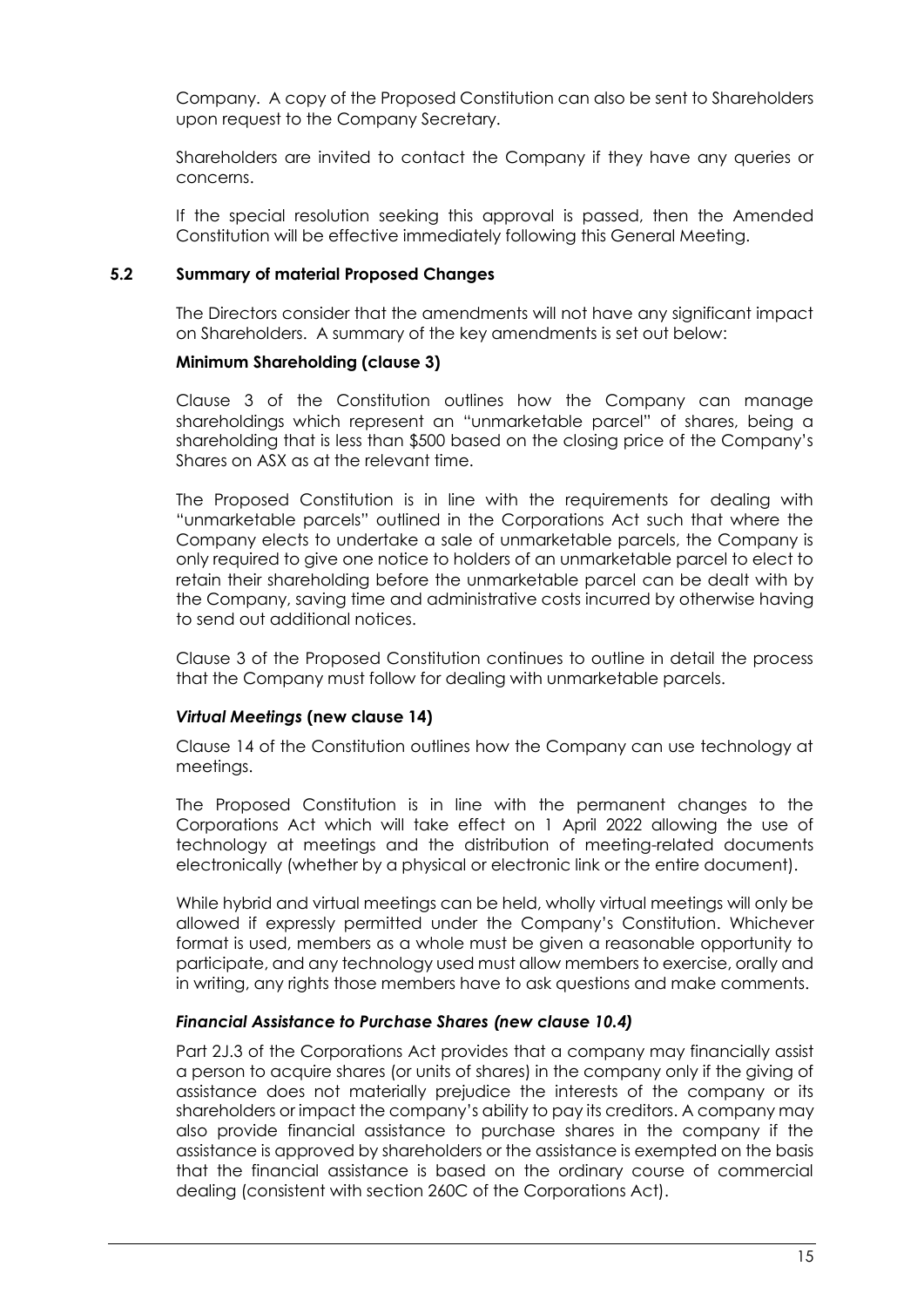## **5.3 Board recommendation**

The Board recommends that Shareholders vote in favour of Resolution 8.

(a) The Chair intends to vote all available proxies in favour of Resolution 8.

## **6. RESOLUTION 9 – CHANGE OF COMPANY NAME**

Section 157(1)(a) of the Corporations Act provides that a company may change its name if the company passes a special resolution adopting a new name.

Resolution 9 seeks the approval of Shareholders for the Company to change its name to "Cuprium 27 Limited".

The Board proposes this change of name on the basis that it believes the proposed name more accurately reflects the future operations of the Company.

The proposed name has been reserved by the Company with ASIC and if Resolution 9 is passed, the Company will lodge a copy of the special resolution with ASIC following the Meeting in order to effect the change.

**If Resolution 9 is passed the change of name will take effect when ASIC alters the details of the Company's registration.**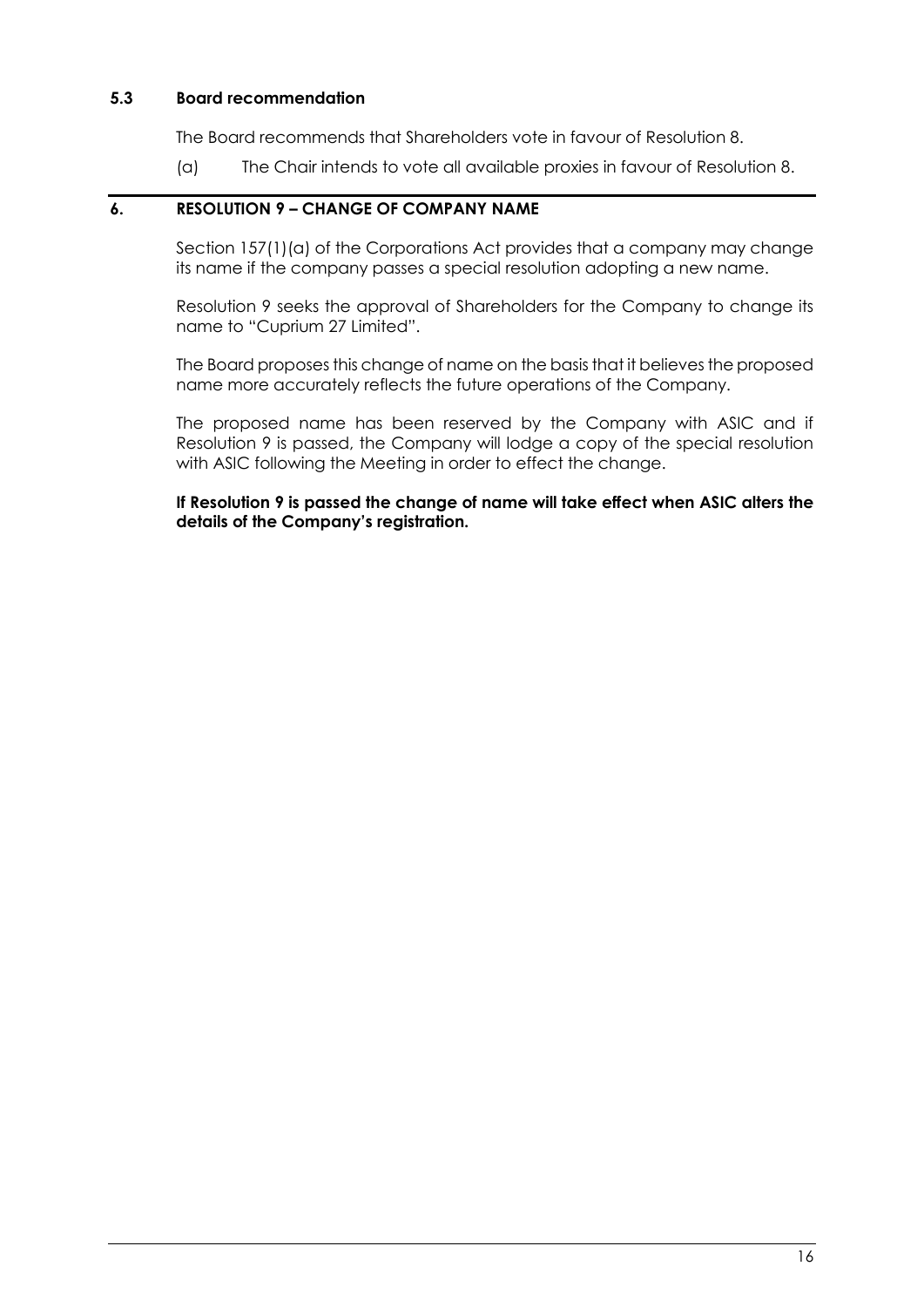## **GLOSSARY**

**\$** means Australian dollars.

**Annual General Meeting** or **Meeting** means the meeting convened by the Notice.

**ASX** means ASX Limited (ACN 008 624 691) or the financial market operated by ASX Limited, as the context requires.

**Board** means the current board of directors of the Company.

**Chair** means the chair of the Meeting.

**Closely Related Party** of a member of the Key Management Personnel means:

- (a) a spouse or child of the member;
- (b) a child of the member's spouse;
- (c) a dependent of the member or the member's spouse;
- (d) anyone else who is one of the member's family and may be expected to influence the member, or be influenced by the member, in the member's dealing with the entity;
- (e) a company the member controls; or
- (f) a person prescribed by the Corporations Regulations 2001 (Cth) for the purposes of the definition of 'closely related party' in the Corporations Act.

**Company** means Celsius Resources Limited (ACN 009 162 949).

**Constitution** means the Company's constitution.

**Corporations Act** means the *Corporations Act 2001* (Cth).

**Definitive Feasibility Study** means a feasibility study undertaken to a high degree of accuracy which may be used as a basis for raising finance for the construction of a project.

**Directors** means the current directors of the Company.

**Equity Securities** includes a Share, a right to a Share or Option, an Option, a convertible security and any security that ASX decides to classify as an Equity Security.

**Explanatory Statement** means the explanatory statement accompanying the Notice.

**JORC Code** means the Australasian Code for Reporting of Exploration Results, Mineral Resource and Ore Reserves.

**Key Management Personnel** has the same meaning as in the accounting standards issued by the Australian Accounting Standards Board and means those persons having authority and responsibility for planning, directing and controlling the activities of the Company, or if the Company is part of a consolidated entity, of the consolidated entity, directly or indirectly, including any director (whether executive or otherwise) of the Company, or if the Company is part of a consolidated entity, of an entity within the consolidated group.

**Listing Rules** means the Listing Rules of ASX.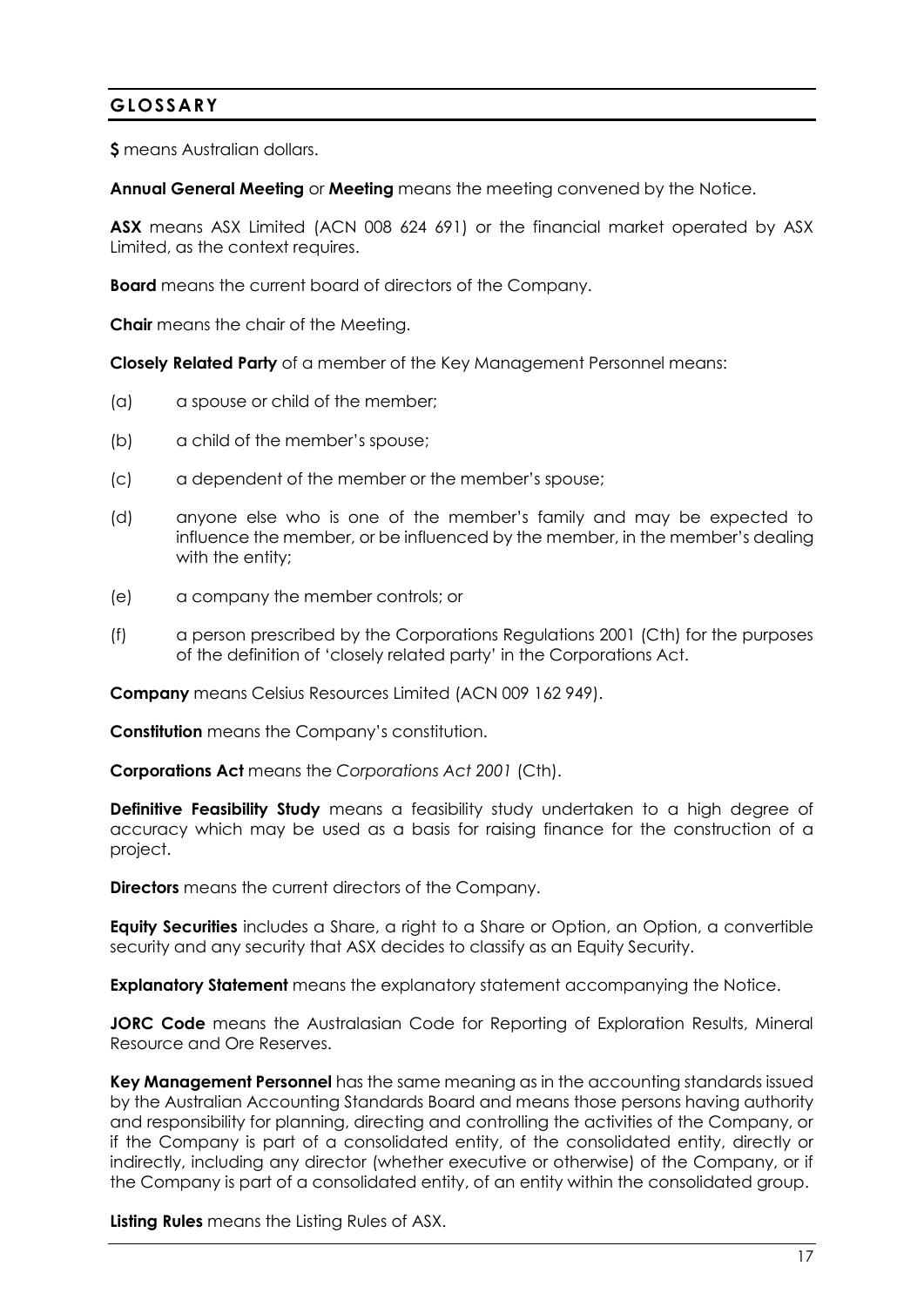**Notice** or **Notice of Meeting** means this notice of meeting including the Explanatory Statement and the Proxy Form.

**Option** means an option to acquire a Share.

**Proxy Form** means the proxy form accompanying the Notice.

**Resolutions** means the resolutions set out in the Notice, or any one of them, as the context requires.

**Section** means a section of the Explanatory Statement.

**Share** means a fully paid ordinary share in the capital of the Company.

**Shareholder** means a registered holder of a Share.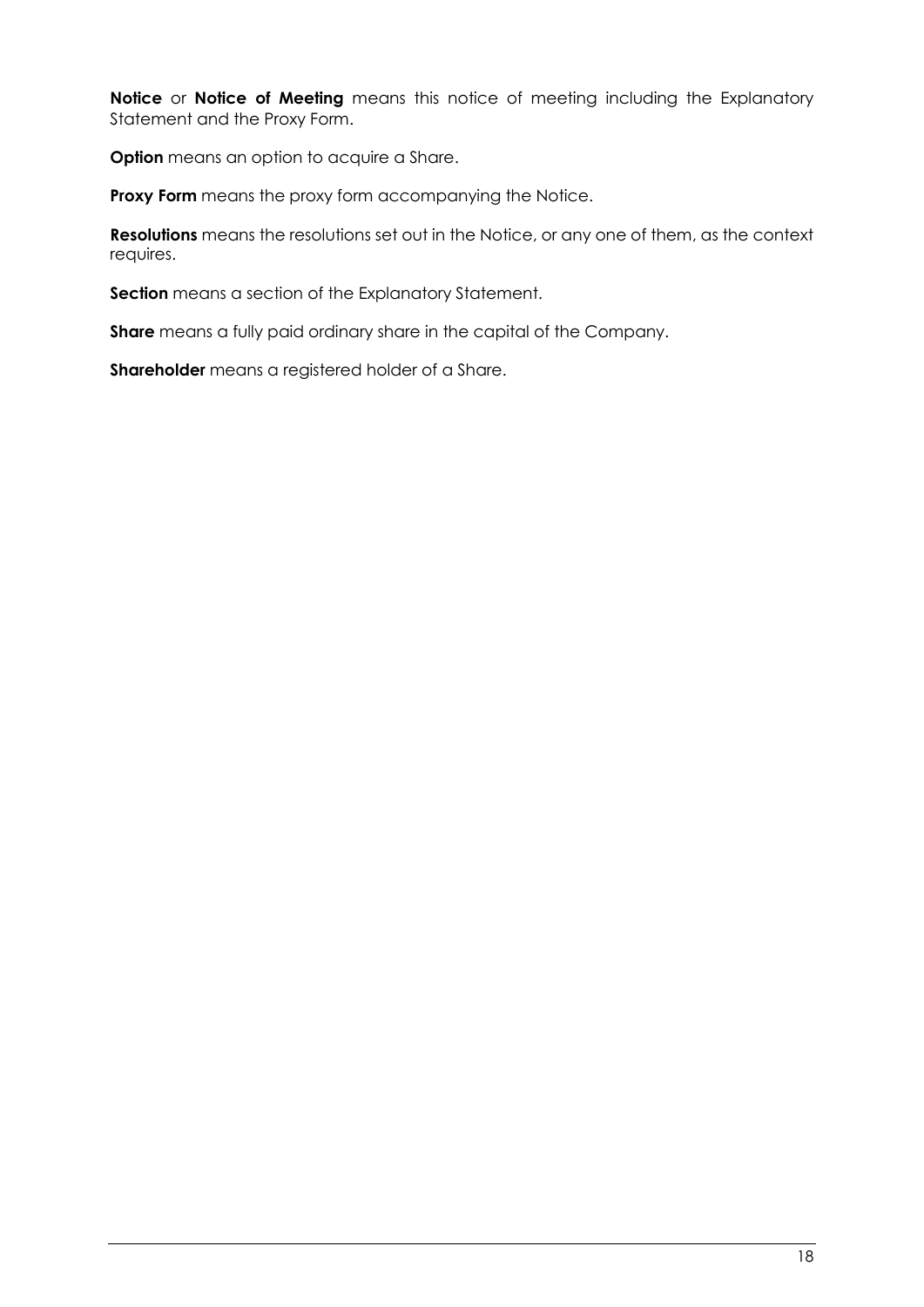## **SCHEDULE 1 – TERMS AND CONDITION S OF THE PLACEMENT OPTIONS AND LEAD MANAGER OPTIONS**

The rights and liabilities of the Placement Options and Lead Manager Options are set out below.

## (a) **Entitlement**

Each Option entitles the holder to subscribe for one Share upon exercise of the Option.

## (b) **Exercise Price**

Subject to paragraph [\(i\),](#page-20-0) the amount payable upon exercise of each Option will be \$0.04 (**Exercise Price**).

## (c) **Expiry Date**

Each Option will expire at 5:00 pm (WST) on the date which is two (2) years from the date of issue (**Expiry Date**). An Option not exercised before the Expiry Date will automatically lapse on the Expiry Date.

## (d) **Exercise Period**

The Options are exercisable at any time on or prior to the Expiry Date (**Exercise Period**).

## (e) **Notice of Exercise**

The Options may be exercised during the Exercise Period by notice in writing to the Company in the manner specified on the Option certificate (**Notice of Exercise**) and payment of the Exercise Price for each Option being exercised in Australian currency by electronic funds transfer or other means of payment acceptable to the Company.

## (f) **Exercise Date**

A Notice of Exercise is only effective on and from the later of the date of receipt of the Notice of Exercise and the date of receipt of the payment of the Exercise Price for each Option being exercised in cleared funds (**Exercise Date**).

## <span id="page-19-0"></span>(g) **Timing of issue of Shares on exercise**

Within 5 Business Days after the Exercise Date, the Company will:

- (i) issue the number of Shares required under these terms and conditions in respect of the number of Options specified in the Notice of Exercise and for which cleared funds have been received by the Company;
- (ii) if required, give ASX a notice that complies with section 708A(5)(e) of the Corporations Act, or, if the Company is unable to issue such a notice, lodge with ASIC a prospectus prepared in accordance with the Corporations Act and do all such things necessary to satisfy section 708A(11) of the Corporations Act to ensure that an offer for sale of the Shares does not require disclosure to investors; and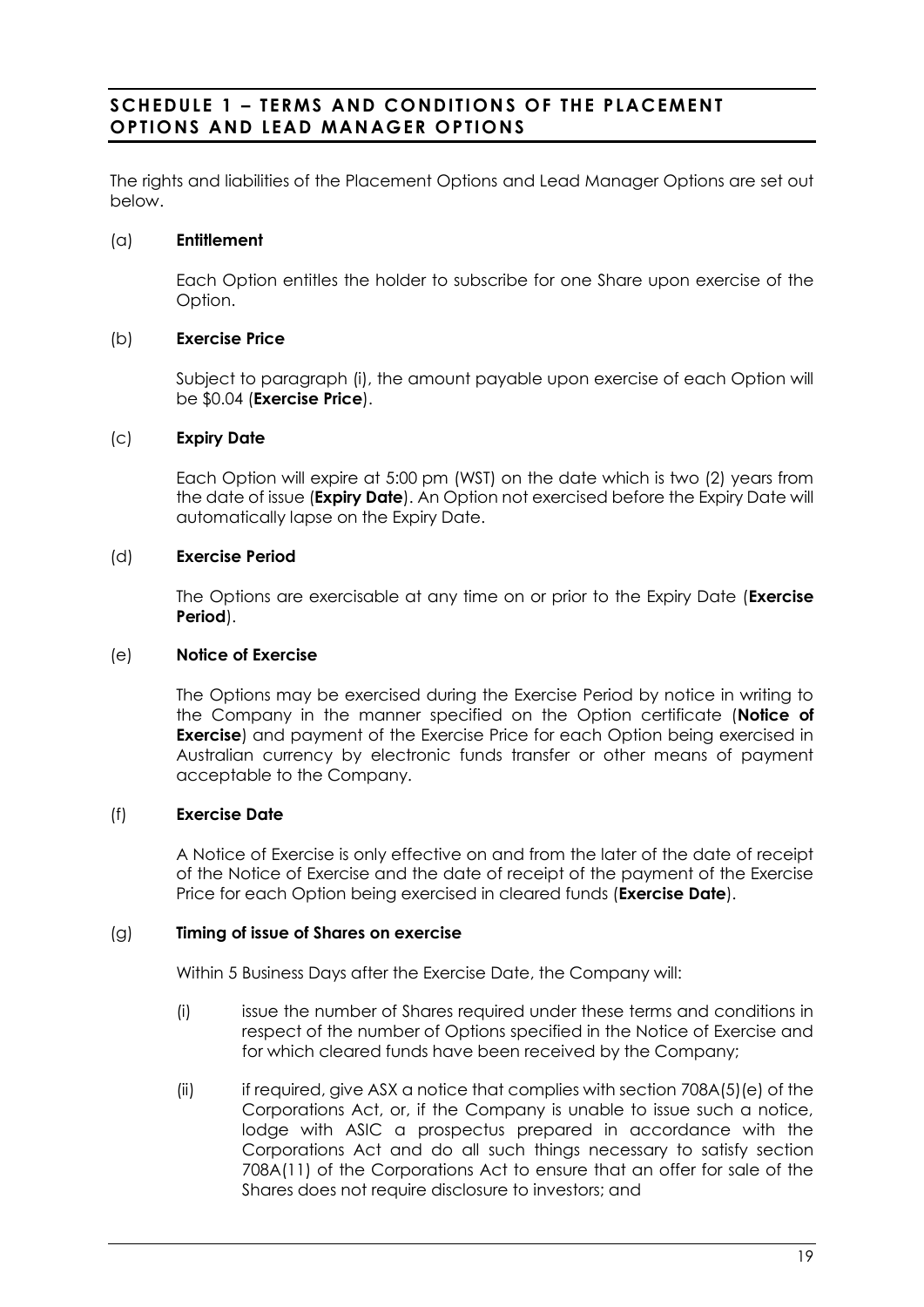(iii) if admitted to the official list of ASX at the time, apply for official quotation on ASX of Shares issued pursuant to the exercise of the Options.

If a notice delivered under Section 4.[1\(g\)\(ii\)](#page-19-0) for any reason is not effective to ensure that an offer for sale of the Shares does not require disclosure to investors, the Company must, no later than 20 Business Days after becoming aware of such notice being ineffective, lodge with ASIC a prospectus prepared in accordance with the Corporations Act and do all such things necessary to satisfy section 708A(11) of the Corporations Act to ensure that an offer for sale of the Shares does not require disclosure to investors.

## (h) **Shares issued on exercise**

Shares issued on exercise of the Options rank equally with the then issued shares of the Company.

## <span id="page-20-0"></span>(i) **Reconstruction of capital**

If at any time the issued capital of the Company is reconstructed, all rights of an Optionholder are to be changed in a manner consistent with the Corporations Act and the ASX Listing Rules at the time of the reconstruction.

## (j) **Participation in new issues**

There are no participation rights or entitlements inherent in the Options and holders will not be entitled to participate in new issues of capital offered to Shareholders during the currency of the Options without exercising the Options.

## (k) **Change in exercise price**

An Option does not confer the right to a change in Exercise Price or a change in the number of underlying securities over which the Option can be exercised.

## (l) **Transferability**

The Options are transferable subject to any restriction or escrow arrangements imposed by ASX or under applicable Australian securities laws.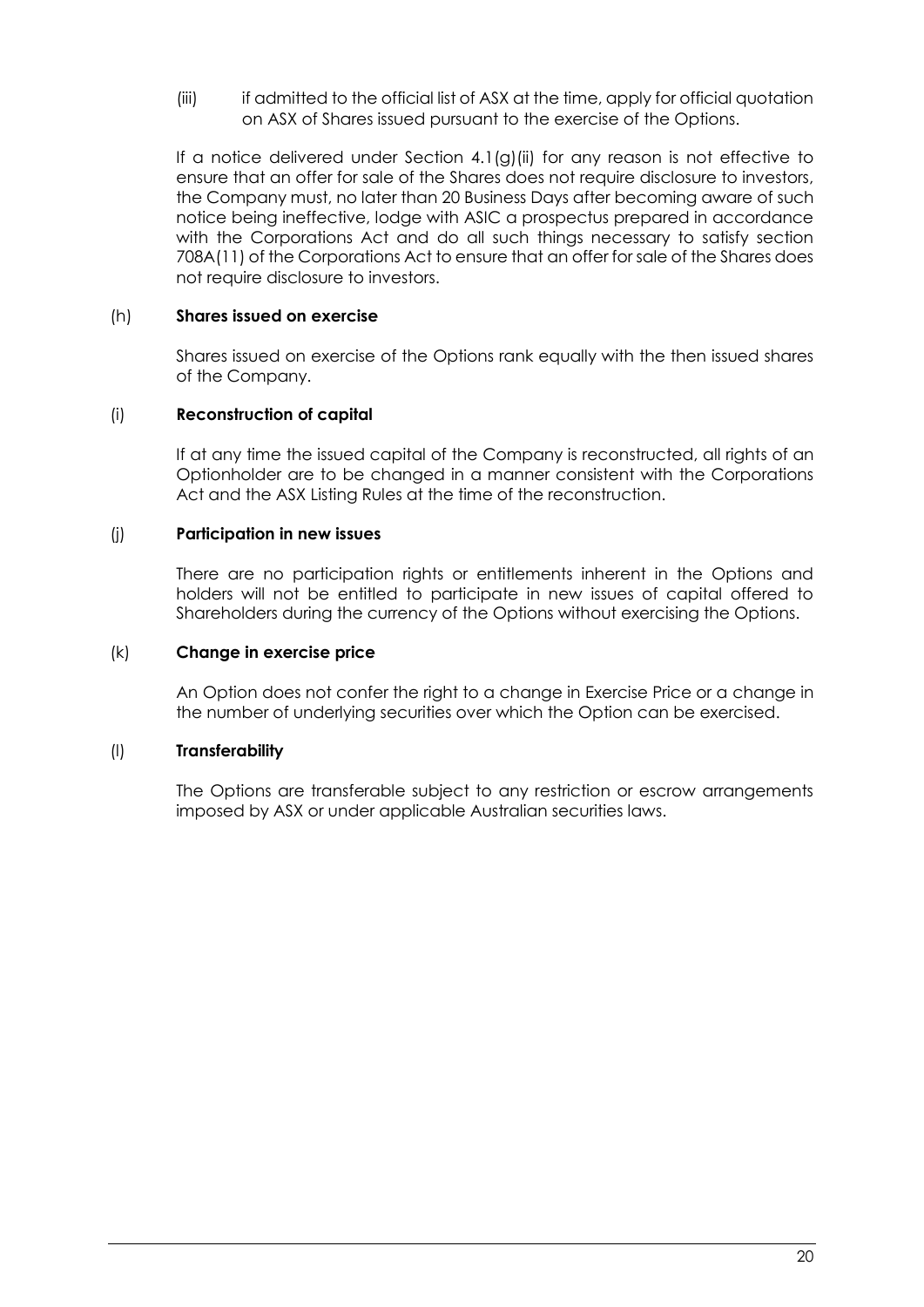## **SCHEDULE 2 – SUMMARY OF EMPLOYMENT AGREEMENT**

| <b>Title and Role</b>        | Managing Director.                                                                                                                                                                                                                                                                                                                                                                                                                                     |
|------------------------------|--------------------------------------------------------------------------------------------------------------------------------------------------------------------------------------------------------------------------------------------------------------------------------------------------------------------------------------------------------------------------------------------------------------------------------------------------------|
|                              | Responsible for managing the business of the Company and its Related<br>Bodies Corporate including implementing strategic and tactical plans<br>and managing operational functions to achieve the Company's values,<br>goals and outcomes; review and initiate continuous improvement in<br>support and administrative functions; and implement employment<br>policies and development of an effective and valued performance<br>management framework. |
| <b>Term</b>                  | This Agreement commences on 1 January 2021 or such other date as<br>mutually agreed between the Employer and the Employee and<br>continues until terminated in accordance with this Agreement.                                                                                                                                                                                                                                                         |
| <b>Remuneration</b>          | Remuneration<br>is<br>\$300,000<br>plus<br><b>The</b><br>Employee's<br>per<br>annum<br>superannuation in accordance with the Superannuation Guarantee<br>(Administration) Act 1992 (Cth) as varied from time to time.                                                                                                                                                                                                                                  |
|                              | The Employee's Remuneration will be reviewed annually by the<br>Company in accordance with the policy of the Company for the annual<br>review of salaries.                                                                                                                                                                                                                                                                                             |
| <b>Short Term Incentives</b> | The Company may at any time during the Term pay to the Employee a<br>performance-based bonus over and above the Remuneration.                                                                                                                                                                                                                                                                                                                          |
|                              | The Company shall take into consideration the key performance<br>indicators of the Employee and the Company, as the Company may set<br>from time to time, and any other matter that it deems appropriate.                                                                                                                                                                                                                                              |
| <b>Long Term Incentives</b>  | The Company has agreed, subject to obtaining shareholder approval,<br>to issue a total of 15,000,000 Options and 20,000,000 Performance Rights<br>to the Employee (or his nominee) as a long-term performance incentive<br>in connection with this appointment, comprising:                                                                                                                                                                            |
|                              | (a)<br>15,000,000 Options to the Employee (or his nominee), with an<br>exercise price of \$0.025 expiring three years from date of issue, 50%<br>vesting at six months from Commencement Date and 50% vesting<br>at 12 months from Commencement Date;                                                                                                                                                                                                  |
|                              | 20,000,000 Performance Rights to the Employee (or his nominee)<br>(b)<br>as a long-term performance incentive in connection with this<br>appointment, comprising;                                                                                                                                                                                                                                                                                      |
|                              | (i)<br>10,000,000 Performance Rights, which will vest when the<br>Company's share price, as quoted on the ASX, achieves a<br>20-day consecutive VWAP of \$0.11 per share, within 12<br>months from the Commencement Date; and                                                                                                                                                                                                                          |
|                              | (ii)<br>10,000,000 Performance Rights, which will vest after the<br>Company announces completion of a Definitive Feasibility<br>Study, as defined under the JORC Code, at its MCB<br>Copper/Gold Project, supporting a decision to mine by the<br>Company, within 3 years from the Commencement Date.                                                                                                                                                  |
|                              | The Performance Rights will otherwise be issued under and governed by<br>the Company's Employee Securities Incentive Plan (see Schedule 3).                                                                                                                                                                                                                                                                                                            |
| <b>Expenses</b>              | The Employee will himself pay for any reasonable business-related<br>expenses incurred in the performance of his duties. The Employer will<br>reimburse the Employee for the reasonable business-related expenses<br>subject to the expenses being properly substantiated with receipts in<br>accordance with the any relevant policy and/or practices.                                                                                                |
| <b>Termination</b>           | Either party may terminate the Employment for any reason at any time<br>by giving the other party 3 months' notice in writing.                                                                                                                                                                                                                                                                                                                         |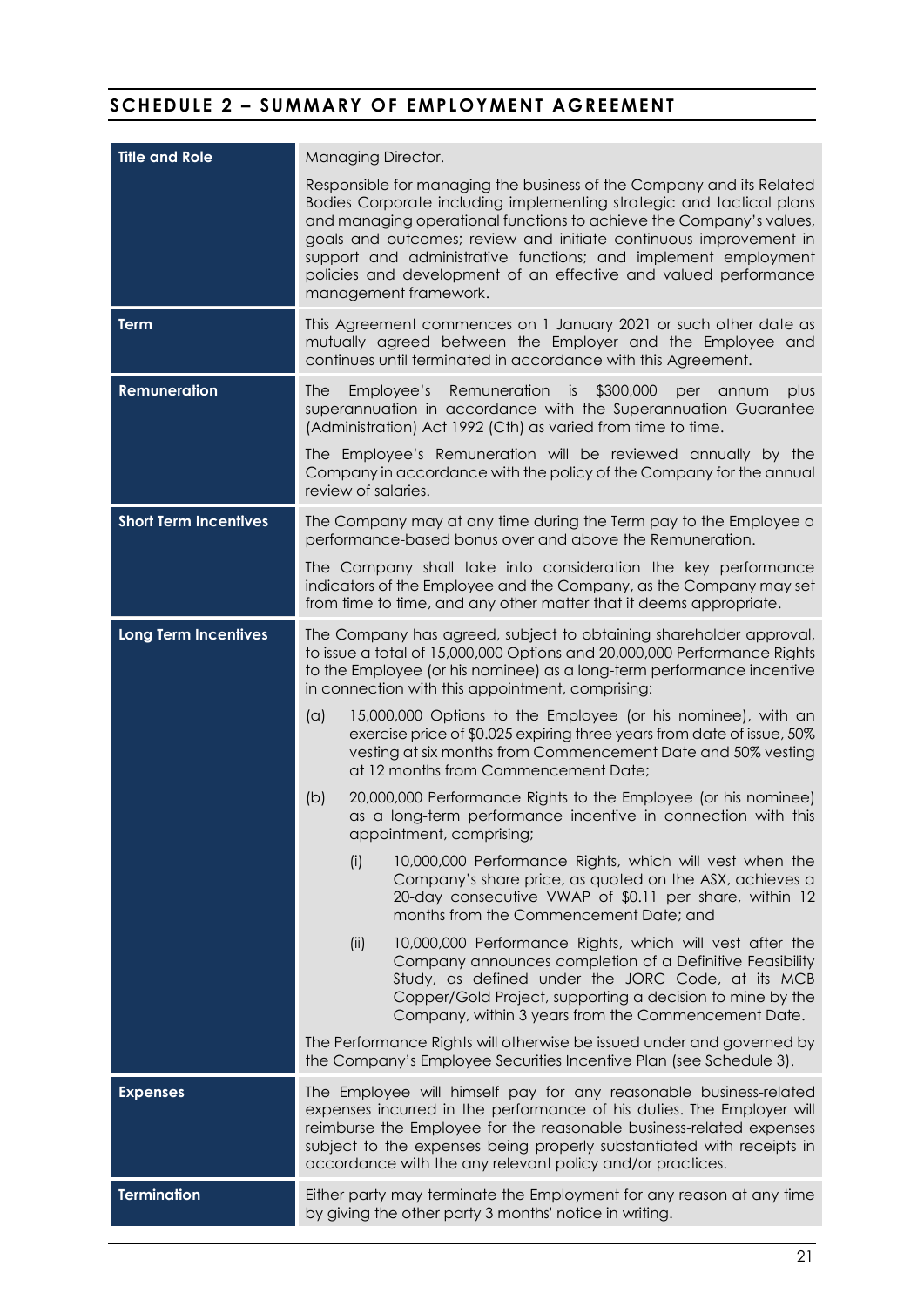|                               |    |       |                                                                                                                                                                      | Instead of providing the specified notice the Employer may choose to<br>make payment in lieu of notice. If the Employee fails to give the required<br>notice, the Employee forfeits the entitlement to any monies owing to<br>equal to the amount of notice not given. |
|-------------------------------|----|-------|----------------------------------------------------------------------------------------------------------------------------------------------------------------------|------------------------------------------------------------------------------------------------------------------------------------------------------------------------------------------------------------------------------------------------------------------------|
| <b>Termination</b><br>Company | by | the l | The Employer may terminate the Employee's employment immediately<br>without notice, counselling, warning or compensation if in the<br>Employer's reasonable opinion: |                                                                                                                                                                                                                                                                        |
|                               |    |       | (a)                                                                                                                                                                  | the Employee is guilty of serious or wilful misconduct, neglect of<br>duty or other serious breach of the Employee's obligations<br>under this Agreement;                                                                                                              |
|                               |    |       | (b)                                                                                                                                                                  | the Employee commits fraud or an act of dishonesty, or any<br>other act which may bring the Employer into disrepute;                                                                                                                                                   |
|                               |    |       | (c)                                                                                                                                                                  | Employee had provided false information at interview on<br>matters that would otherwise lawfully preclude the Employee<br>from being offered the Position; or                                                                                                          |
|                               |    |       | (d)                                                                                                                                                                  | the Employee is unable to satisfactorily perform the duties of<br>the Position under this Agreement because of alcohol or drug<br>addiction, substance abuse or mental incapacity;                                                                                     |
|                               |    |       | time.                                                                                                                                                                | in which case the Employee shall only be entitled to be paid for the time<br>worked up to the time of dismissal and any entitlements accrued to such                                                                                                                   |

The Employment Agreement otherwise contains provisions considered standard for an agreement of its nature.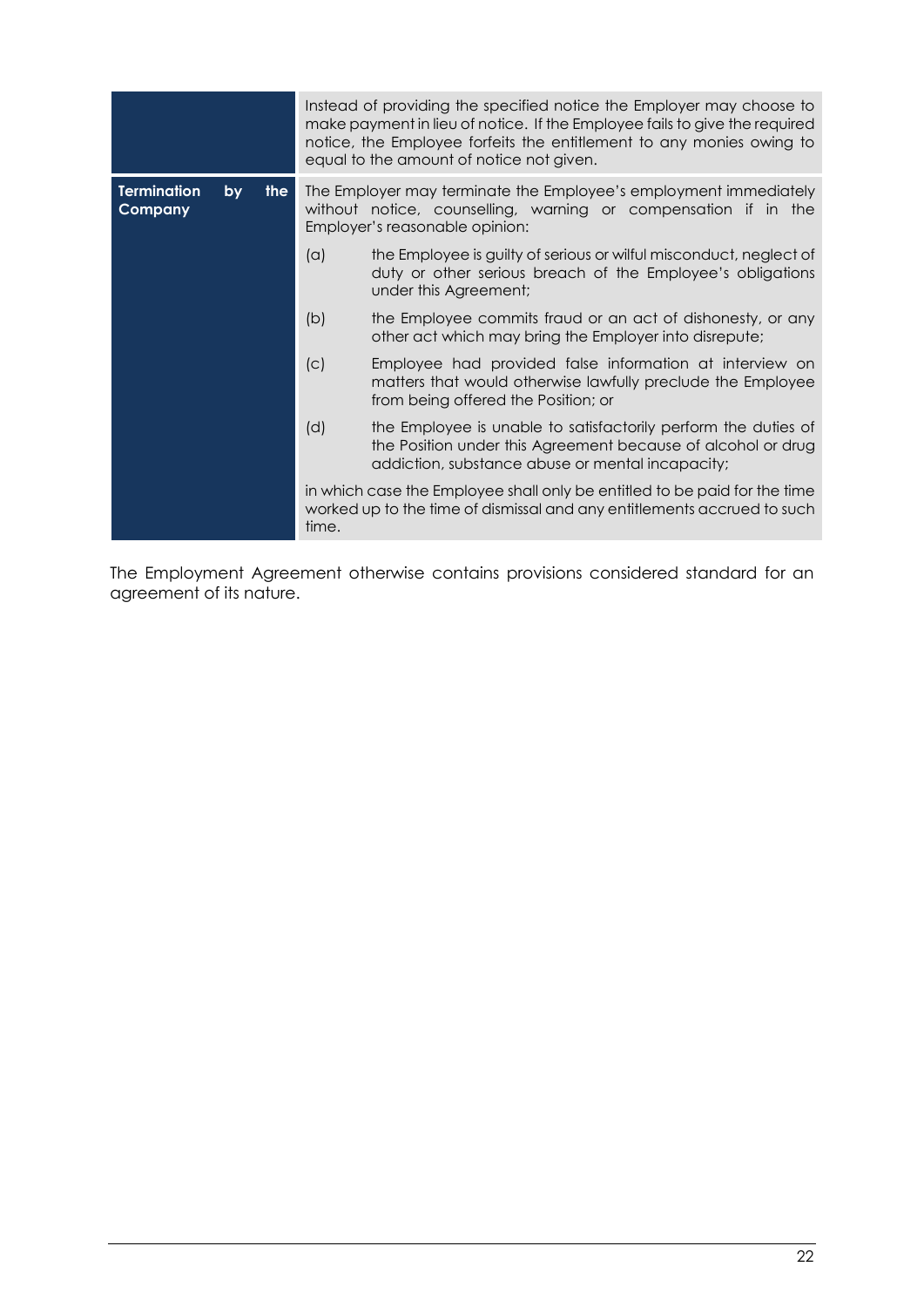## **SCHEDULE 3 – TERMS AND CONDITI ONS OF THE COMPANY'S EMPLOYEE SECURITIES INCENTIVE PLAN**

A summary of the terms of the Employee Securities Incentive Plan (**Plan**) is set out below.

## (a) **Awards**

Award means an Option, a Performance Right, a Share Award and/or a Loan Funded Share, as the case may be.

## (b) **Eligible Participant**

Eligible Participant means

- (i) any Director or a person who is a full-time or part-time employee of the Company or its Related Bodies Corporate who is declared by the Board in its sole and absolute discretion to be eligible to receive grants of Awards under the Plan; or
- (ii) any other person providing services to the Group and who is declared by the Board in its sole and absolute discretion to be eligible to receive grants of Awards under the Plan.

## (c) **Administration of the Plan**

The Plan will be administered by the Board in accordance with the Plan rules.

## (d) **Purpose**

The purpose of the Plan is to:

- (i) assist in the reward, retention and motivation of Eligible Participants;
- (ii) link the reward of Eligible Participants to Shareholder value creation; and
- (iii) align the interests of Eligible Participants with Shareholders by providing an opportunity to Eligible Participants to earn rewards via an equity interest in the Company based on creating Shareholder value.

## (e) **Maximum Award Allocation**

Unless prior Shareholder Approval is obtained, the number of Awards which may be granted under the Plan must not at any time exceed in aggregate 10% of the total issued capital of the Company at the date of any proposed new Awards.

## (f) **Eligibility, invitation and application**

The Board may from time to time determine that an Eligible Participant may participate in the Plan and make an invitation to that Eligible Participant to apply for any (or any combination) of the different types of Awards on such terms and conditions as the Board decides.

On receipt of an Invitation, an Eligible Participant may apply for the Awards the subject of the invitation by sending a completed application form to the Company. The Board may accept an application from an Eligible Participant in whole or in part.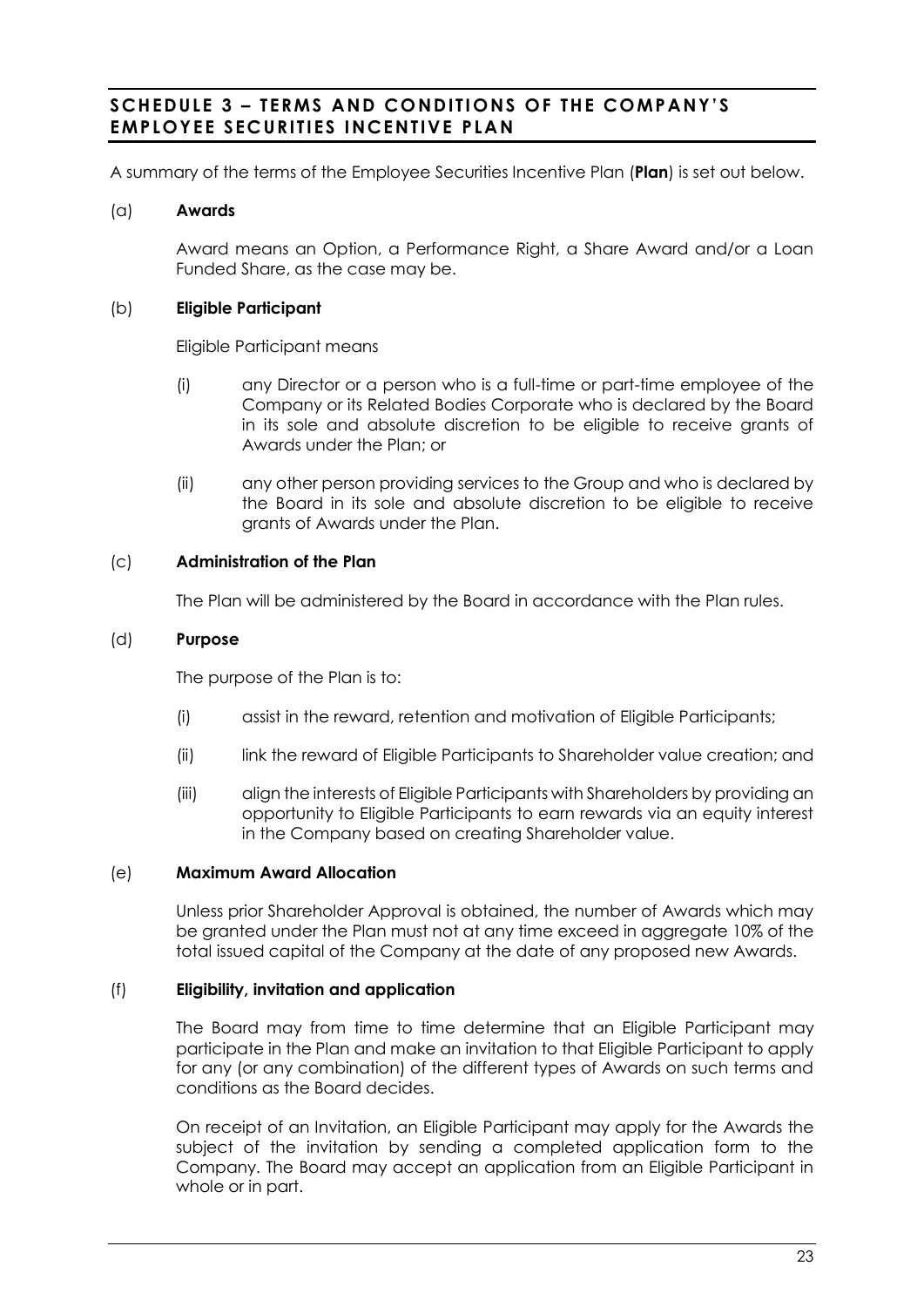If an Eligible Participant is permitted in the invitation, the Eligible Participant may, by notice in writing to the Board, nominate a party in whose favour the Eligible Participant wishes to renounce the invitation.

## (g) **Terms of Awards**

The terms and conditions of Awards offered or granted under these Rules to each Eligible Participant will be determined by the Board in its sole and absolute discretion.

## (h) **Grant of Awards**

The Company will, to the extent that it has accepted a duly completed application, grant the Eligible Participant the relevant number of Awards, subject to the terms and conditions set out in the Invitation, the Plan rules and any ancillary documentation required.

## (i) **Terms of Options and Performance Rights**

Each Option and/or Performance Right (**Convertible Security**) represents a right to acquire one or more Shares (for example, under an option or performance right), subject to the terms and conditions of the Plan. Prior to a Convertible Security being exercised a Participant does not have any interest (legal, equitable or otherwise) in any Share the subject of the Convertible Security by virtue of holding the Convertible Security. A Participant may not sell, assign, transfer, arant a security interest over or otherwise deal with a Convertible Security that has been granted to them unless otherwise determined by the Board. A Participant must not enter into any arrangement for the purpose of hedging their economic exposure to a Convertible Security that has been granted to them.

## (j) **Vesting of a Convertible Security**

Any vesting conditions applicable to the grant of Convertible Securities will be described in the invitation. If all the vesting conditions are satisfied and/or otherwise waived by the Board, a vesting notice will be sent to the Participant by the Company informing them that the relevant Convertible Securities have vested. Unless and until the vesting notice is issued by the Company, the Convertible Securities will not be considered to have vested. For the avoidance of doubt, if the vesting conditions relevant to a Convertible Security are not satisfied and/or otherwise waived by the Board, that Convertible Security will lapse.

## (k) **Exercise of Convertible Securities and cashless exercise**

To exercise a Convertible Security, the Participant must deliver a signed notice of exercise and, subject to a cashless exercise of Options (see below), pay the exercise price (if any) to or as directed by the Company, at any time following vesting of the Convertible Security (if subject to vesting conditions) and prior to the expiry date as set out in the invitation or vesting notice.

The Board may determine in its sole and absolute discretion that a Participant will not be required to provide payment of the exercise price of Options, but that on exercise of the Options the Company will only allot and issue or transfer that number of Plan Shares to the Participant that are equal in value to the difference between the exercise price otherwise payable in relation to the Options and the then Market Value of the Plan Shares as at the time of the exercise (with the number of Plan Shares rounded down).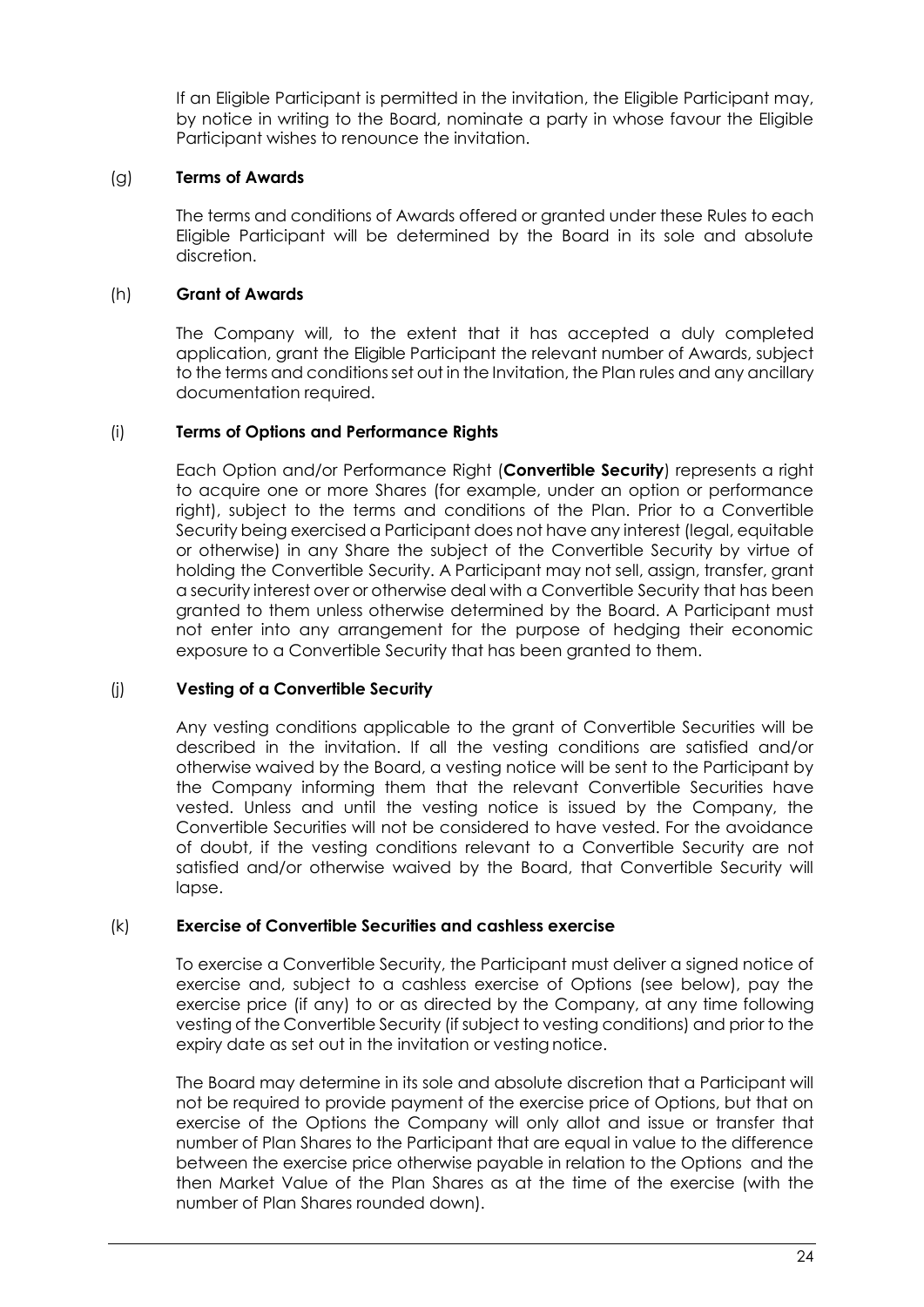An invitation may specify that at the time of exercise of the Convertible Securities, the Participant may elect not to be required to provide payment of the exercise price for the number of Convertible Securities specified in a notice of exercise, but that on exercise of those Convertible Securities the Company will transfer or issue to the Participant that number of Shares equal in value to the positive difference between the Market Value of the Shares at the time of exercise and the exercise price that would otherwise be payable to exercise those Convertible Securities.

Market Value means:

- (i) in relation to Options and Performance Rights, a value determined by application of a valuation methodology approved by the Board; and
- (ii) in relation to Share Awards, Loan Funded Shares and Plan Shares, the 'volume weighted average market price' (as that term is defined in the Listing Rules) per Share during the previous five trading days.

A Convertible Security may not be exercised unless and until that Convertible Security has vested in accordance with the Plan rules, or such earlier date as set out in the Plan rules.

Options must be exercised in multiples of 100 unless fewer than 100 Options are held by a Participant or the Board otherwise agrees.

## (l) **Delivery of Shares on exercise of Convertible Securities**

As soon as practicable after the valid exercise of a Convertible Security by a Participant, the Company will issue or cause to be transferred to that Participant the number of Shares to which the Participant is entitled under the Plan rules and issue a substitute certificate for any remaining unexercised Convertible Securities held by that Participant.

## (m) **Forfeiture of Convertible Securities**

Where a Participant who holds Convertible Securities ceases to be an Eligible Participant or becomes insolvent, all unvested Convertible Securities will automatically be forfeited by the Participant, unless the Board otherwise determines in its discretion to permit some or all of the Convertible Securities to vest.

Where the Board determines that a Participant has acted fraudulently or dishonestly; committed an act which has brought the Company, the Group or any entity within the Group into disrepute, or wilfully breached his or her duties to the Group or where a Participant is convicted of an offence in connection with the affairs of the Group; or has a judgment entered against him or her in any civil proceedings in respect of the contravention by the Participant of his or her duties at law, in equity or under statute, in his or her capacity as an employee, consultant or officer of the Group, the Board may in its discretion deem all unvested Convertible Securities held by that Participant to have been forfeited.

Unless the Board otherwise determines, or as otherwise set out in the Plan rules:

(i) any Convertible Securities which have not yet vested will be forfeited immediately on the date that the Board determines (acting reasonably and in good faith) that any applicable vesting conditions have not been met or cannot be met by the relevant date; and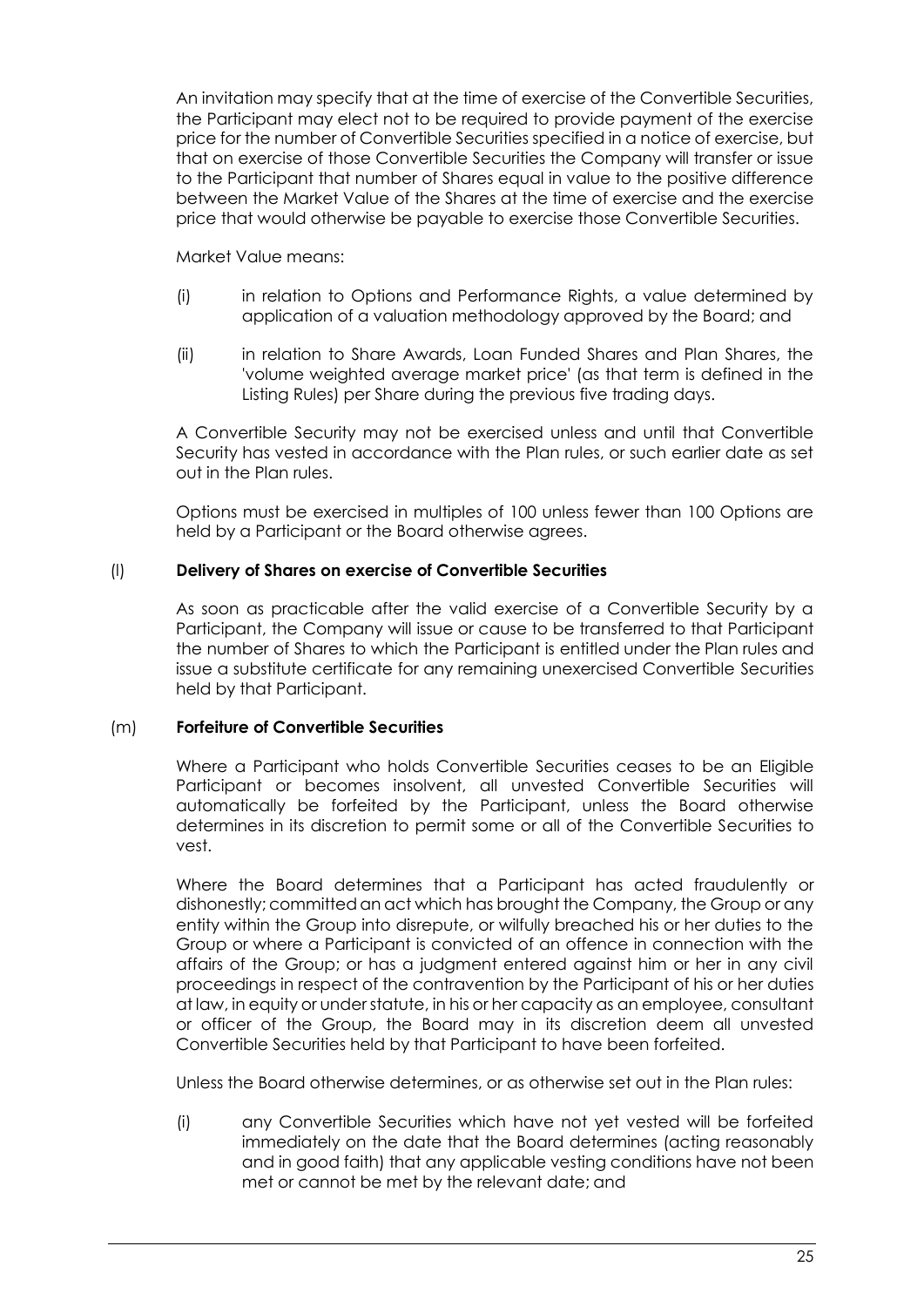(ii) any Convertible Securities which have not yet vested will be automatically forfeited on the expiry date specified in the invitation or vesting notice.

## (n) **Change of control**

If a change of control event occurs in relation to the Company, or the Board determines that such an event is likely to occur, the Board may in its discretion determine the manner in which any or all of the Participant's Convertible Securities will be dealt with, including, without limitation, in a manner that allows the Participant to participate in and/or benefit from any transaction arising from or in connection with the change of control event provided that, in respect of Convertible Securities, the maximum number of Convertible Securities (that have not yet been exercised) that the Board may determine will vest and be exercisable into Shares under this Rule is that number of Convertible Securities that is equal to 10% of the Shares on issue immediately following vesting under this Rule, which as far as practicable will be allocated between holders on a pro-rata basis on the basis of their holdings of Convertible Securities on the date of determination of vesting.

## (o) **Adjustment of Convertible Securities**

If there is a reorganisation of the issued share capital of the Company (including any subdivision, consolidation, reduction, return or cancellation of such issued capital of the Company), the rights of each Participant holding Convertible Securities will be changed to the extent necessary to comply with the Listing Rules applicable to a reorganisation of capital at the time of the reorganisation.

Unless otherwise determined by the Board, a holder of Convertible Securities does not have the right to participate in a pro rata issue of Shares made by the Company or sell renounceable rights.

## (p) **Convertible Securities participation rights**

There are no participation rights or entitlements inherent in the Convertible Securities and holders are not entitled to participate in any new issue of Shares of the Company during the currency of the Convertible Securities without exercising the Convertible Securities.

## (q) **Share Awards**

The Board may from time to time make an invitation to an Eligible Participant to acquire Share Awards under the Plan. The Board will determine in its sole and absolute discretion the acquisition price (if any) for each Share Award which may be nil. The Share Awards may be subject to performance hurdles and/or vesting conditions as determined by the Board.

Where Share Awards granted to a Participant are subject to performance hurdles and/or vesting conditions, the Participant's Share Awards will be subject to certain restrictions until the applicable performance hurdles and/or vesting conditions (if any) have been satisfied, waived by the Board or are deemed to have been satisfied under these Rules.

Following the issue of a vesting notification to the Participant, the Share Awards held by the Participant will no longer be subject to any restrictions and may be transferred or sold by the Participant, subject to compliance with applicable laws, the Company's Securities Trading Policy and the terms of the Plan.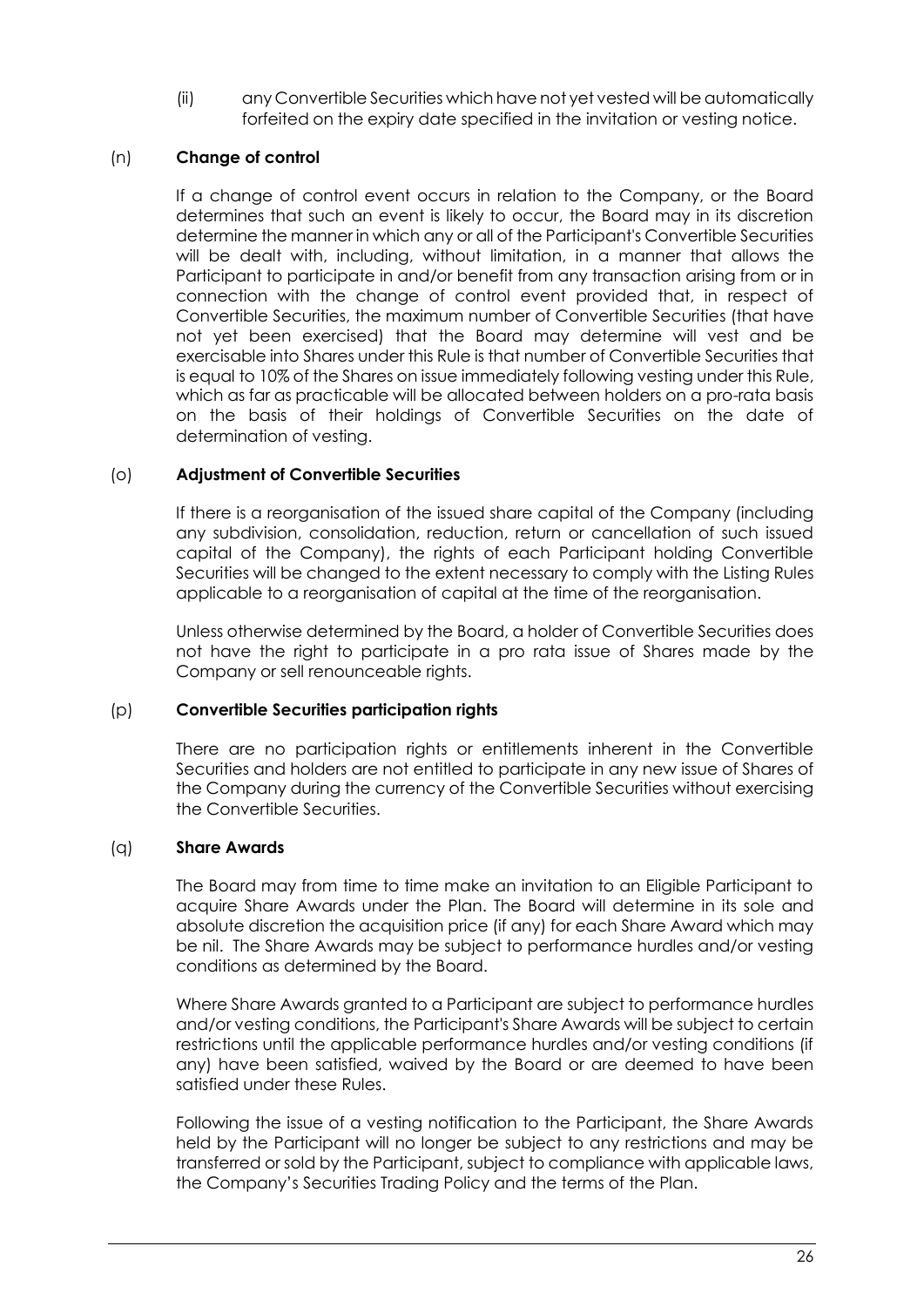## (r) **Loan Funded Shares**

The Board may from time to time make an invitation to an Eligible Participant to acquire Loan Funded Shares under the Plan. The Board will determine in its sole and absolute discretion the acquisition price (if any) for each Loan Funded Shares which may be nil. The Loan Funded Shares may be subject to performance hurdles and/or vesting conditions as determined by the Board.

Where Loan Funded Shares granted to a Participant are subject to performance hurdles and/or vesting conditions, the Participant's Loan Funded Shares will be subject to certain restrictions until the applicable performance hurdles and/or vesting conditions (if any) have been satisfied, waived by the Board or are deemed to have been satisfied under these Rules.

Following the issue of a vesting notification to the Participant, the Loan Funded Shares held by the Participant will no longer be subject to any restrictions and may be transferred or sold by the Participant, subject to compliance with applicable laws, the Company's Securities Trading Policy and the terms of the Plan.

When the Company makes an Invitation to an Eligible Participant to acquire Loan Funded Shares, the Company will also offer the Eligible Participant a Loan on terms and conditions to be determined by the Board, for the amount of the acquisition price of the Loan Funded Shares, for the purposes of acquiring all or part of the Loan Funded Shares the subject of the invitation.

The loan amount may accrue interest as determined by the Board.

A Participant may repay all or part of a Loan at any time before the expiration of the Loan term, and at the expiration of the Loan term the Participant must immediately repay all of the Loan.

## (s) **Rights Attaching to Share Awards, Loan Funded Shares and Plan Shares**

Any Share Awards, Loan Funded Shares and/or Plan Shares allotted, issued or transferred by the Company to a Participant under the Plan will rank equally with all existing Shares on and from the date of allotment, issue or transfer, including in respect of all rights and bonus issues.

A Participant will have a vested and indefeasible entitlement to any dividends declared and distributed by the Company on any Share Awards, Loan Funded Shares and/or Plan Shares which, at the record date for determining entitlement to those dividends, are standing to the account of the Participant.

The Participant may also participate in any dividend reinvestment plan operated by the Company in respect of Share Awards, Loan Funded Shares (provided the Loan has been fully repaid) and/or Plan Shares held by the Participant.

## (t) **Disposal restrictions**

If the invitation provides that any Share Awards, Loan Funded Shares and/or Plan Shares held by any Participants are subject to any restrictions as to the disposal or other dealing by a Participant for a period, the Board may implement any procedure it deems appropriate to ensure the compliance by the Participant with this restriction.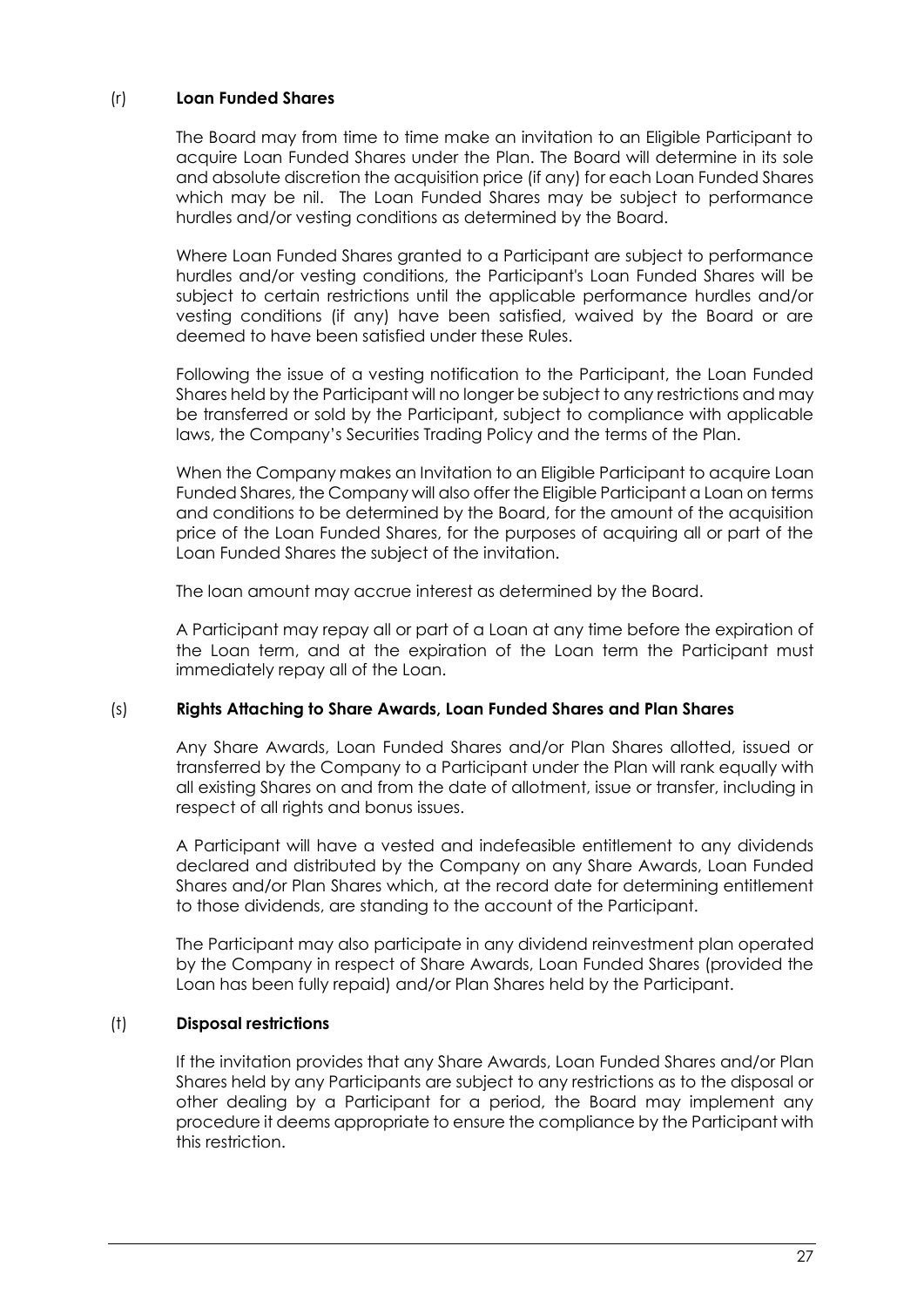For so long as Share Awards, Loan Funded Shares and/or Plan Shares held by any Participants are subject to any disposal restrictions under the Plan, the Participant will not:

- (i) transfer, encumber or otherwise dispose of, or have a security interest granted over that security; or
- (ii) take any action or permit another person to take any action to remove or circumvent the disposal restrictions without the express written consent of the Company.

#### (u) **Buy-back**

Subject to applicable law, the Company may at any time buy-back Awards and/or Plan Shares in accordance with the terms of the Plan.

#### (v) **Compliance with applicable law**

No act will be done or determination made in accordance with the Plan rules where to do so would be a breach of any applicable laws, and where any such act is done or determination made it will be considered void and to the extent possible be unwound and of no effect in respect of Awards and/or Plan Shares.

#### (w) **Amendment of Plan**

Subject to the following paragraph, the Board may at any time amend any provisions of the Plan rules, including (without limitation) the terms and conditions upon which any Awards that have been granted under the Plan and determine that any amendments to the Plan rules be given retrospective effect, immediate effect or future effect.

No amendment to any provision of the Plan rules may be made if the amendment materially reduces the rights of any Participant as they existed before the date of the amendment, other than an amendment introduced primarily for the purpose of complying with legislation or to correct manifest error or mistake, amongst other things, or is agreed to in writing by all Participants.

## (x) **Plan duration**

The Plan continues in operation until the Board decides to end it. The Board may from time to time suspend the operation of the Plan for a fixed period or indefinitely and may end any suspension. If the Plan is terminated or suspended for any reason, that termination or suspension must not prejudice the accrued rights of the Participants.

If a Participant and the Company (acting by the Board) agree in writing that some or all of the Awards granted to that Participant are to be cancelled on a specified date or on the occurrence of a particular event, then those Awards may be cancelled in the manner agreed between the Company and the Participant.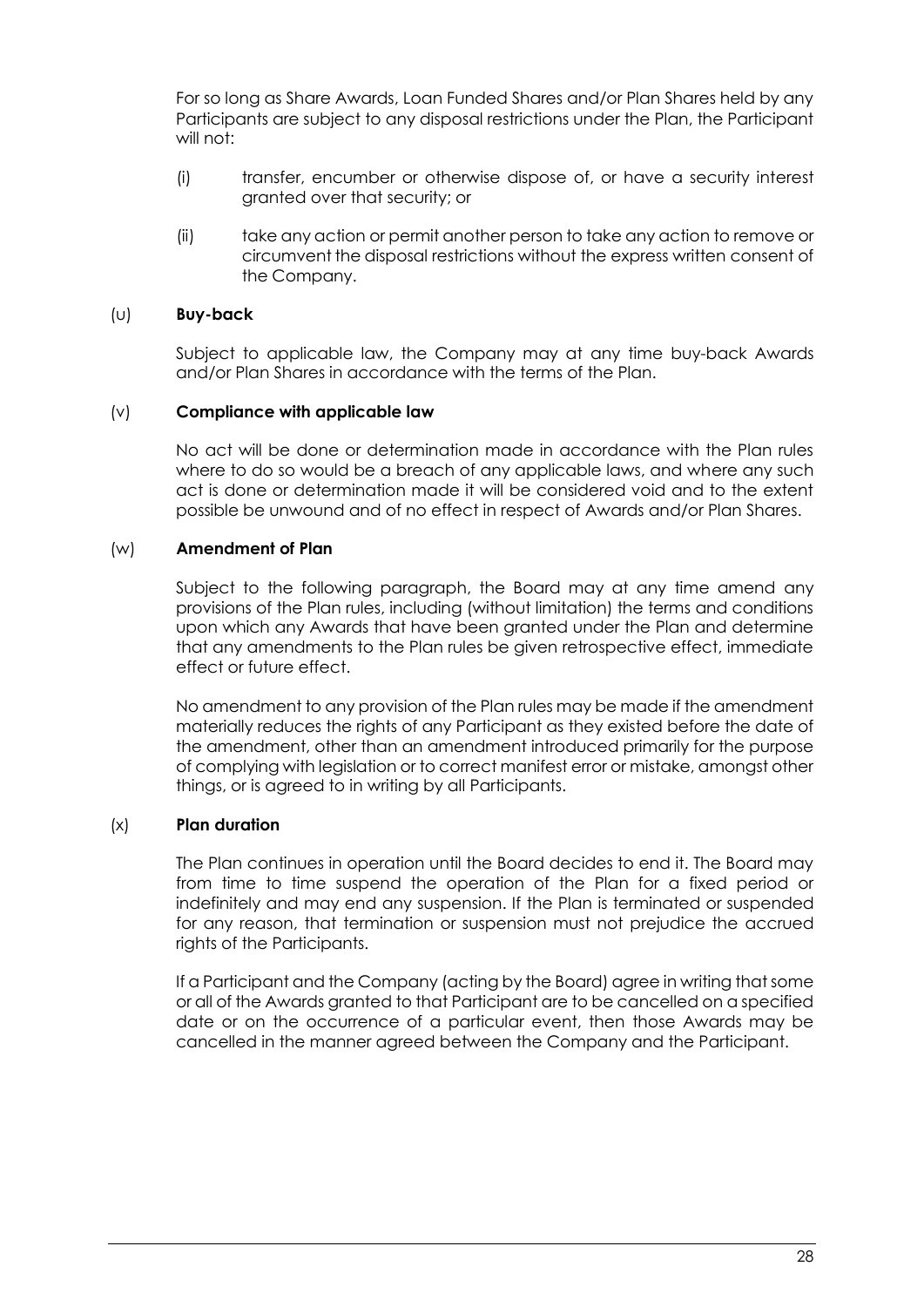## **SCHEDULE 4 – TERMS AND CONDITIONS OF DIRECTOR OPTIONS – MR ROBERT GREGORY**

## (a) **Entitlement**

Each Option entitles Mr Robert Gregory to subscribe for one Share upon exercise of the Option.

## (a) **Exercise Price**

Subject to paragraph [\(i\),](#page-20-0) the amount payable upon exercise of each Option is:

(i) 15,000,000 Options each exercisable at \$0.025 expiring three years from date of issue;

## (**Exercise Price**).

## (b) **Vesting Period**

- (ii) 7,500,000 Options will vest upon Mr Robert Gregory having remained a Director of the Company for a period of six months from 1 January 2022, unless otherwise determined by the Board; and
- (iii) 7,500,000 Options will vest upon Mr Robert Gregory having remained a Director of the Company for a period of 12 months from 1 January 2022, unless determined otherwise by the Board.

## (**Vesting Period**).

## (c) **Expiry Date**

Each Option will expire at 5:00 pm (AWDT) three years from issue date (**Expiry Date**).

If an Option not exercised before the Expiry Date will automatically lapse on the Expiry Date.

## (d) **Exercise Period**

The Options are exercisable at any time between the date on which they have vested (or have their Vesting Period waived by the Board) and the Expiry Date (**Exercise Period**).

Options which do not vest or have their Vesting Period waived by the Board cannot be exercised.

## (e) **Notice of Exercise**

The Options may be exercised during the Exercise Period by notice in writing to the Company in the manner specified on the Option certificate (**Notice of Exercise**) and payment of the Exercise Price for each Option being exercised in Australian currency by electronic funds transfer or other means of payment acceptable to the Company.

## (f) **Exercise Date**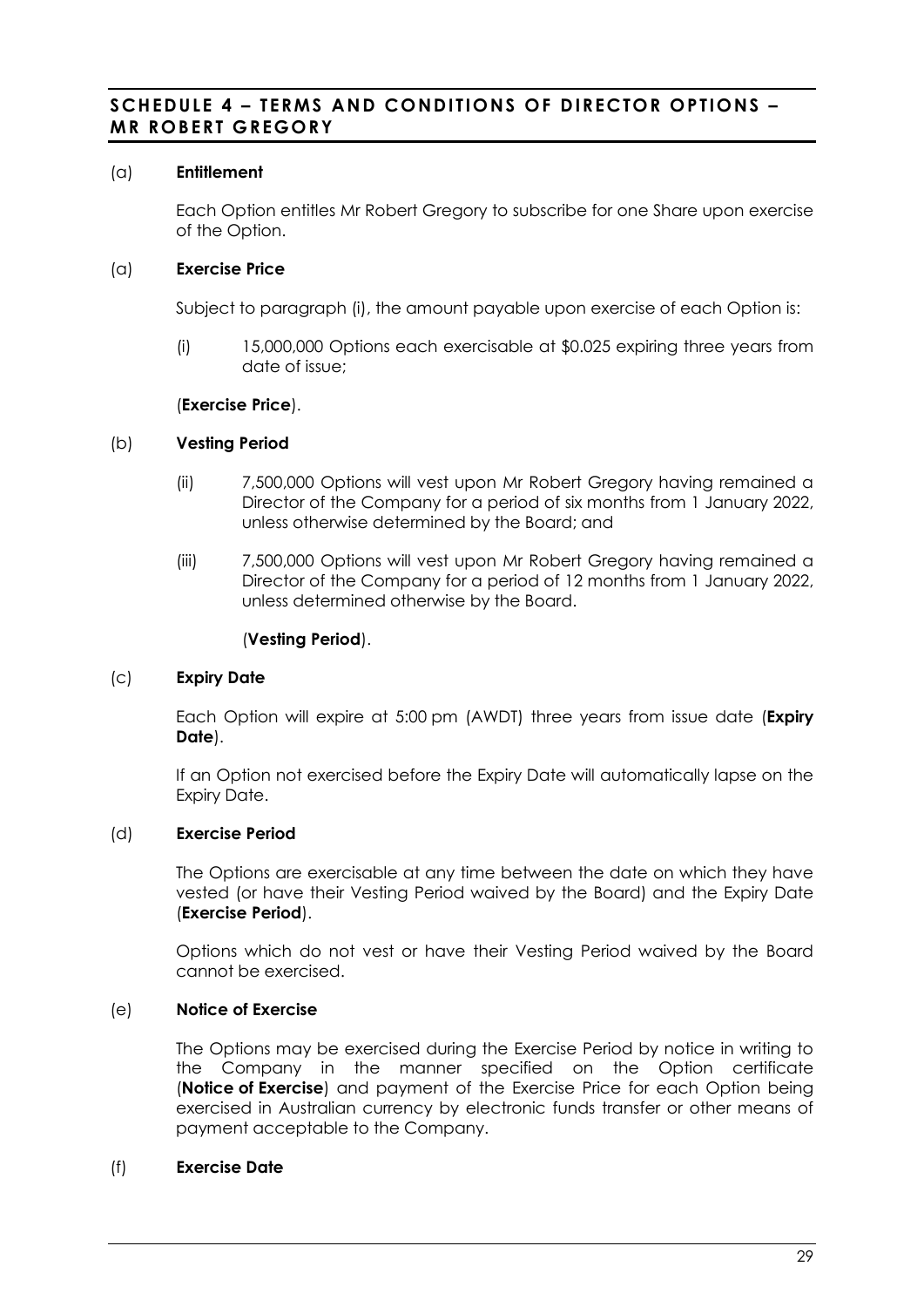A Notice of Exercise is only effective on and from the later of the date of receipt of the Notice of Exercise and the date of receipt of the payment of the Exercise Price for each Option being exercised in cleared funds (**Exercise Date**).

## (g) **Timing of issue of Shares on exercise**

Within ten Business Days after the Exercise Date, the Company will:

- (i) issue the number of Shares required under these terms and conditions in respect of the number of Options specified in the Notice of Exercise and for which cleared funds have been received by the Company;
- (ii) if required, give ASX a notice that complies with section 708A(5)(e) of the Corporations Act, or, if the Company is unable to issue such a notice, lodge with ASIC a prospectus prepared in accordance with the Corporations Act and do all such things necessary to satisfy section 708A(11) of the Corporations Act to ensure that an offer for sale of the Shares does not require disclosure to investors; and
- (iii) if admitted to the official list of ASX at the time, apply for official quotation on ASX of Shares issued pursuant to the exercise of the Options.

If a notice delivered under [\(g\)\(ii\)](#page-19-0) for any reason is not effective to ensure that an offer for sale of the Shares does not require disclosure to investors, the Company must, no later than 20 Business Days after becoming aware of such notice being ineffective, lodge with ASIC a prospectus prepared in accordance with the Corporations Act and do all such things necessary to satisfy section 708A(11) of the Corporations Act to ensure that an offer for sale of the Shares does not require disclosure to investors.

## (h) **Shares issued on exercise**

Shares issued on exercise of the Options rank equally with the then issued shares of the Company.

## (i) **Reconstruction of capital**

If at any time the issued capital of the Company is reconstructed, all rights of an Optionholder are to be changed in a manner consistent with the Corporations Act and the ASX Listing Rules at the time of the reconstruction.

## (j) **Participation in new issues**

There are no participation rights or entitlements inherent in the Options and Mr Robert Gregory will not be entitled to participate in new issues of capital offered to Shareholders during the currency of the Options without exercising the Options.

## (k) **Change in exercise price**

An Option does not confer the right to a change in Exercise Price or a change in the number of underlying securities over which the Option can be exercised.

## (l) **Transferability**

The Options are transferable subject to any restriction or escrow arrangements imposed by ASX or under applicable Australian securities laws.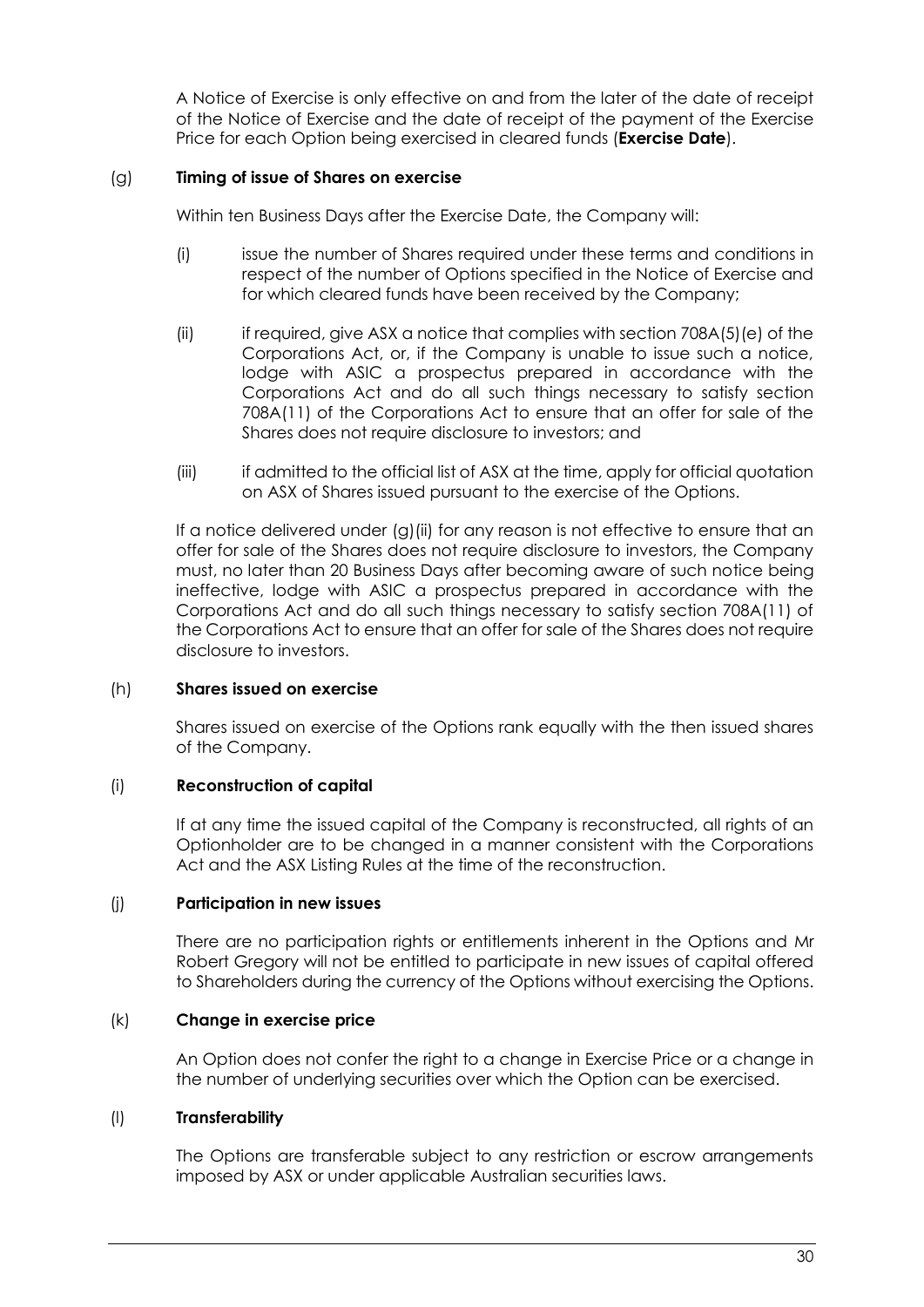## **SCHEDULE 5 – TERMS AND CONDITI ONS OF DIRECTOR PERFORMANCE RIGHTS – MR ROBERT GREGORY**

Set out below are the terms and conditions of the Performance Rights.

## (a) **Milestones**

The milestones attaching to the Performance Rights (**Milestones**) are as follows:

| <b>Tranche</b> | Number of<br><b>Performance</b><br><b>Rights</b> | <b>I</b> Milestone                                                                                                                                                                                                                     |
|----------------|--------------------------------------------------|----------------------------------------------------------------------------------------------------------------------------------------------------------------------------------------------------------------------------------------|
| Tranche 1      | 10,000,000                                       | The Company's share price, as quoted on the ASX,<br>achieves a 20-day consecutive VWAP of \$0.11 per<br>Share on or before 1 January 2023.                                                                                             |
| Tranche 2      | 10,000,000                                       | The Company announces completion of a Definitive<br>Feasibility Study, as defined under the JORC code, at<br>its MCB Copper/Gold Projecting supporting<br><b>a</b><br>decision to mine by the Company, on or before 1<br>January 2025, |

## (a) **Notification to holder**

The Company shall notify the holder, Mr Robert Gregory, in writing when the relevant Milestone has been satisfied.

## (b) **Conversion**

Subject to paragraph [\(o\),](#page-33-0) upon vesting, each Performance Right will, at the election of the holder, convert into one Share.

## (c) **Expiry Date**

The Performance Rights shall otherwise expire on or before:

- (i) in the case of the Tranche 1 Milestone, each Performance Right shall otherwise expire on or before the date that is one (1) year from the date of issue (**Tranche 1 Expiry Date**); or
- (ii) in the case of the Tranche 2 Milestone, each Performance Right shall otherwise expire on or before the date that is three (3) years from the date of issue (**Tranche 2 Expiry Date**)

## (each, an **Expiry Date**).

If the relevant Milestone attached to the Performance Right has been achieved by the relevant Expiry Date, all unconverted Performance Rights of the relevant tranche will automatically lapse at that time.

## (d) **Lapsing Otherwise**

If the holder (or the effective holder where a nominee has been appointed) of the Performance Right's engagement with the Company (or one of its subsidiaries) is terminated for whatever reason, any unvested Performance Rights held by that relevant holder will automatically lapse.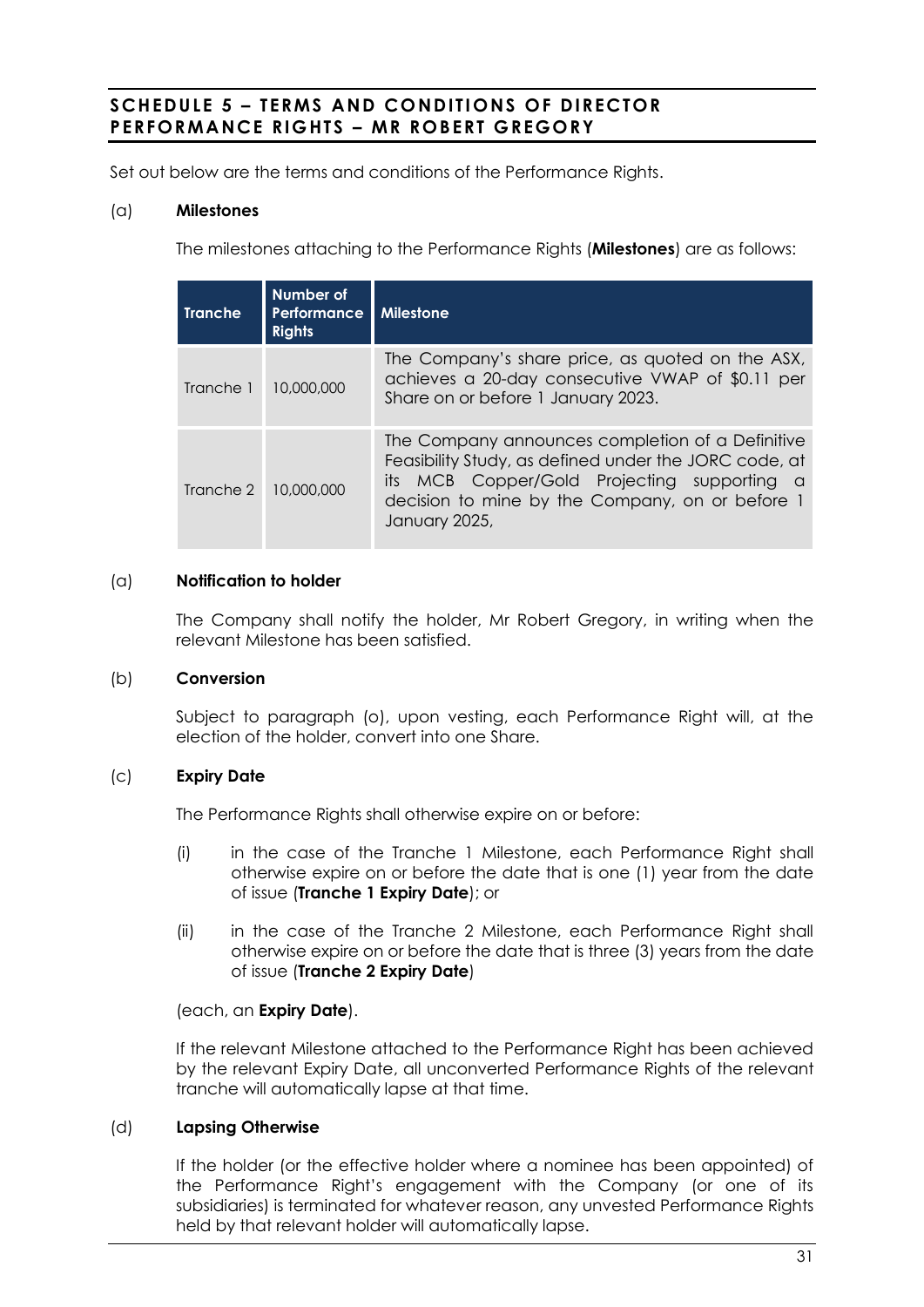## (e) **Consideration**

The Performance Rights will be issued for nil consideration and no consideration will be payable upon the conversion of the Performance Rights into Shares.

## (f) **Share ranking**

All Shares issued upon the vesting of Performance Rights will upon issue rank pari passu in all respects with other Shares.

## (g) **Application to ASX**

The Performance Rights will not be quoted on ASX. The Company must apply for the official quotation of a Share issued on conversion of a Performance Right on ASX within the time period required by the ASX Listing Rules.

#### <span id="page-32-0"></span>(h) **Timing of issue of Shares on conversion**

Within 5 business days after date that the Performance Rights are converted, the Company will:

- (i) issue the number of Shares required under these terms and conditions in respect of the number of Performance Rights converted;
- (ii) if required, give ASX a notice that complies with section 708A(5)(e) of the Corporations Act, or, if the Company is unable to issue such a notice, lodge with ASIC a prospectus prepared in accordance with the Corporations Act and do all such things necessary to satisfy section 708A(11) of the Corporations Act to ensure that an offer for sale of the Shares does not require disclosure to investors; and
- (iii) if admitted to the Official List of ASX at the time, apply for official quotation on ASX of Shares issued pursuant to the conversion of the Performance Rights.

If a notice delivered under [\(h\)\(ii\)](#page-32-0) for any reason is not effective to ensure that an offer for sale of the Shares does not require disclosure to investors, the Company must, no later than 20 business days after becoming aware of such notice being ineffective, lodge with ASIC a prospectus prepared in accordance with the Corporations Act and do all such things necessary to satisfy section 708A(11) of the Corporations Act to ensure that an offer for sale of the Shares does not require disclosure to investors.

## (i) **Transfer of Performance Rights**

The Performance Rights are not transferable.

## (j) **Participation in new issues**

A Performance Right does not entitle a holder (in their capacity as a holder of a Performance Right) to participate in new issues of capital offered to holders of Shares such as bonus issues and entitlement issues without exercising the Performance Right.

#### (k) **Reorganisation of capital**

If, at any time, the issued capital of the Company is reorganised (including consolidation, subdivision, reduction or return), all rights of a holder will be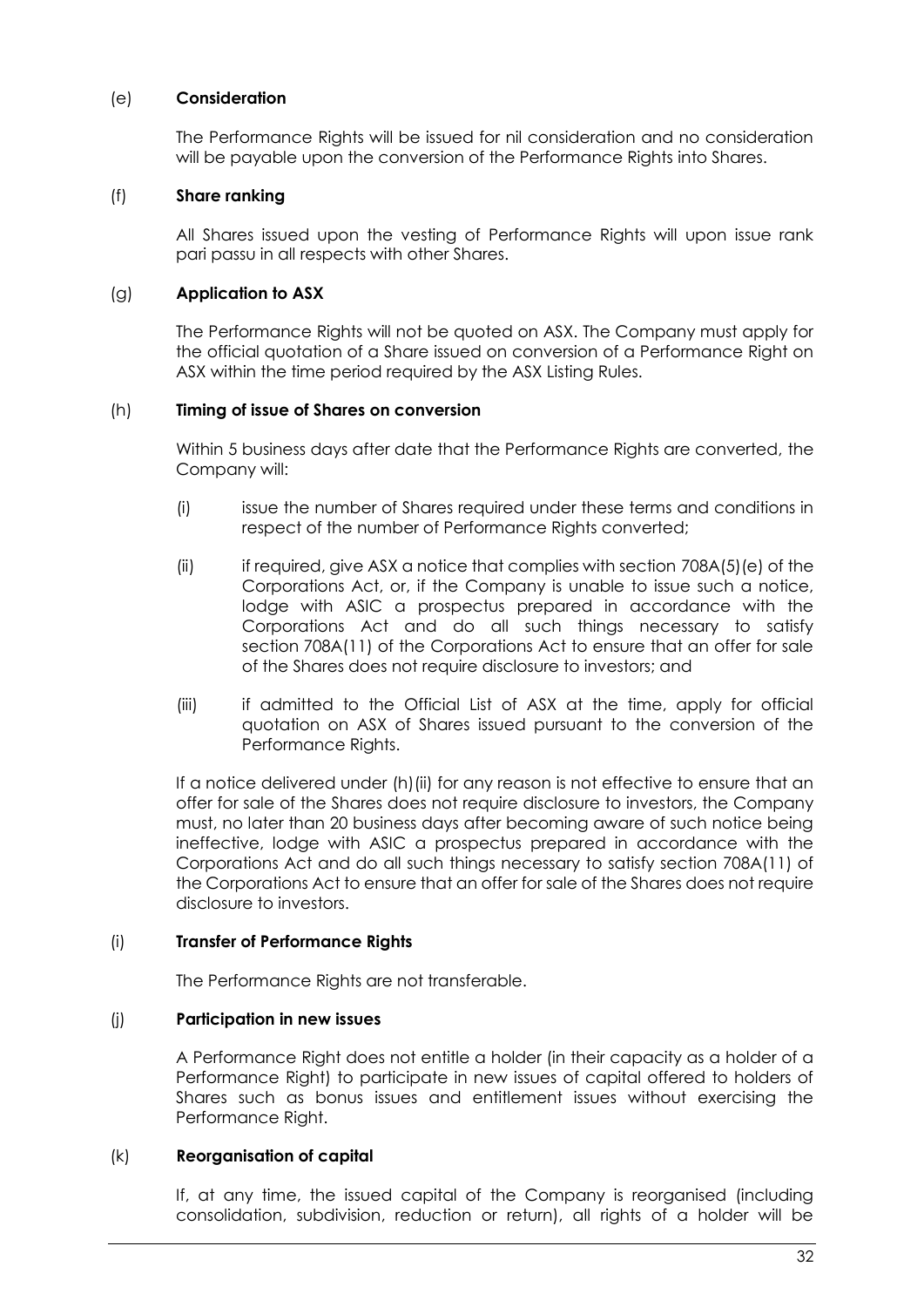changed in a manner consistent with the applicable ASX Listing Rules and the *Corporations Act 2001* (Cth) at the time of reorganisation.

## (l) **Adjustment for bonus issues of Shares**

If the Company makes a bonus issue of Shares or other securities to the Company's existing shareholders (other than an issue in lieu or in satisfaction, of dividends or by way of dividend reinvestment) no changes will be made to the Performance Rights.

## (m) **Dividend and voting rights**

The Performance Rights do not confer on the holder an entitlement to vote (except as otherwise required by law) or receive dividends.

## (n) **Change in control**

Subject to paragraph [\(o\),](#page-33-0) upon:

- (i) a takeover bid under Chapter 6 of the Corporations Act having been made in respect of the Company and:
	- (A) having received acceptances for not less than 50% of the Company's Shares on issue; and
	- (B) having been declared unconditional by the bidder; or
- (ii) a Court granting orders approving a compromise or arrangement for the purposes of or in connection with a scheme of arrangement for the reconstruction of the Company or its amalgamation with any other company or companies,

the Performance Rights shall automatically convert into Shares, provided that if the number of Shares that would be issued upon such conversion is greater than 10% of the Company's Shares on issue as at the date of conversion, then that number of Performance Rights that is equal to 10% of the Company's Shares on issue as at the date of conversion under this paragraph will automatically convert into an equivalent number of Shares. The conversion will be completed on a pro rata basis across each class of Performance Rights then on issue as well as on a pro rata basis for each holder of Performance Rights. Performance Rights that are not converted into Shares under this paragraph will continue to be held by the holders on the same terms and conditions.

## <span id="page-33-0"></span>(o) **Deferral of conversion if resulting in a prohibited acquisition of Shares**

If the conversion of a Performance Right under paragraph (c) or (o) would result in any person being in contravention of section 606(1) of the *Corporations Act 2001* (Cth) (**General Prohibition**) then the conversion of that Performance Right shall be deferred until such later time or times that the conversion would not result in a contravention of the General Prohibition. In assessing whether a conversion of a Performance Right would result in a contravention of the General Prohibition:

(i) holders may give written notification to the Company if they consider that the conversion of a Performance Right may result in the contravention of the General Prohibition. The absence of such written notification from the holder will entitle the Company to assume the conversion of a Performance Right will not result in any person being in contravention of the General Prohibition; and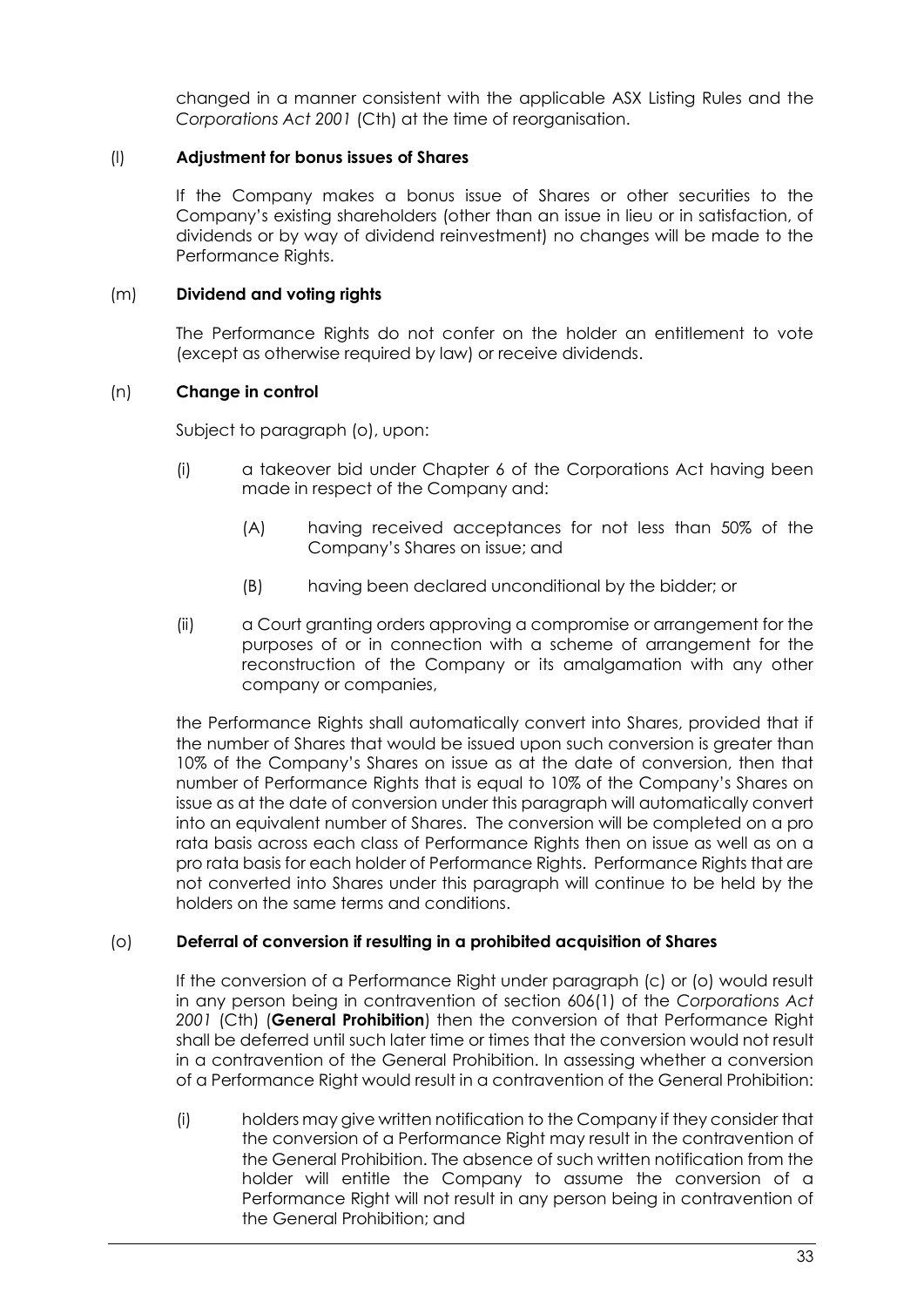(ii) the Company may (but is not obliged to) by written notice to a holder request a holder to provide the written notice referred to in paragraph [\(o\)\(](#page-33-0)i) within seven (7) days if the Company considers that the conversion of a Performance Right may result in a contravention of the General Prohibition. The absence of such written notification from the holder will entitle the Company to assume the conversion of a Performance Right will not result in any person being in contravention of the General Prohibition.

## (p) **No rights to return of capital**

A Performance Right does not entitle the holder to a return of capital, whether in a winding up, upon a reduction of capital or otherwise.

## (q) **Rights on winding up**

A Performance Right does not entitle the holder to participate in the surplus profits or assets of the Company upon winding up.

## (r) **ASX Listing Rule compliance**

The Board reserves the right to amend any term of the Performance Rights to ensure compliance with the ASX Listing Rules.

## (s) **No other rights**

A Performance Right gives the holder no rights other than those expressly provided by these terms and those provided at law where such rights at law cannot be excluded by these terms.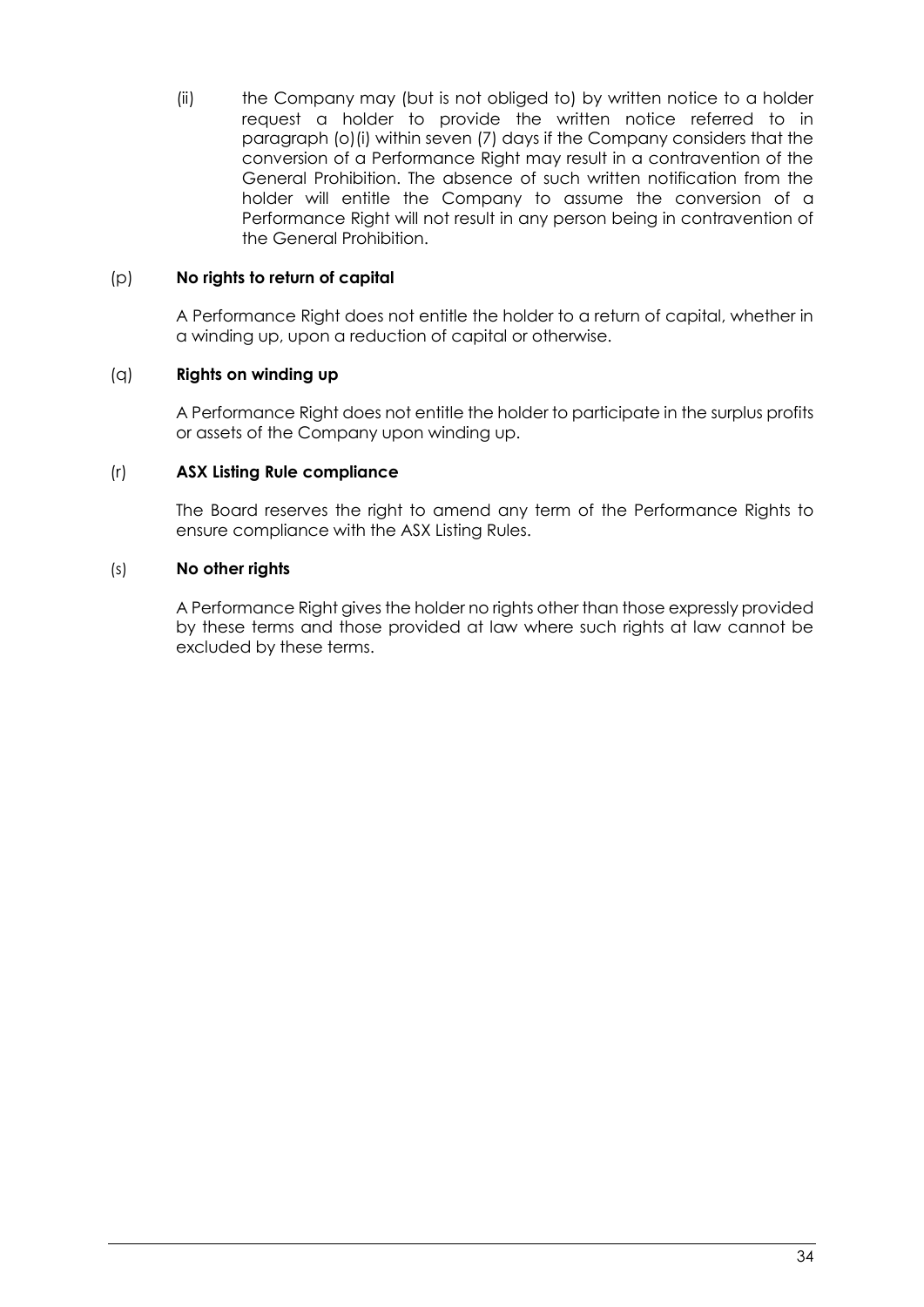

CELSIUS RESOURCES LIMITED | ACN 009 162 949

# **Proxy Voting Form**

If you are attending the meeting in person, please bring this with you for Securityholder registration.

**Holder Number:** 

Your proxy voting instruction must be received by 3.00pm (AWST) on Tuesday, 24 May 2022, being not later than 48 hours before the commencement of the Meeting. Any Proxy Voting instructions received after that time will not be valid for the scheduled Meeting.

## **SUBMIT YOUR PROXY VOTE ONLINE**

## Vote online at https://investor.automic.com.au/#/loginsah

Login & Click on 'Meetings'. Use the Holder Number as shown at the top of this Proxy Voting form.

- ✔ Save Money: help minimise unnecessary print and mail costs for the Company.
- ✓ It's Quick and Secure: provides you with greater privacy, eliminates any postal delays and the risk of potentially getting lost in transit.
- Receive Vote Confirmation: instant confirmation that your vote has been processed. It also allows you to amend your vote if required. ✓

## **SUBMIT YOUR PROXY VOTE BY PAPER**

#### Complete the form overleaf in accordance with the instructions set out below.

#### YOUR NAME AND ADDRESS

The name and address shown above is as it appears on the Company's share register. If this information is incorrect, and you have an Issuer Sponsored holding, you can update your address through the investor portal: https://investor.gutomic.com.gu/#/home Shareholders sponsored by a broker should advise their broker of any changes.

#### STEP 1- APPOINT A PROXY

If you wish to appoint someone other than the Chair of the Meeting as your proxy, please write the name of that Individual or body corporate. A proxy need not be a Shareholder of the Company. Otherwise if you leave this box blank, the Chair of the Meeting will be appointed as your proxy by default.

#### DEFAULT TO THE CHAIR OF THE MEETING

Any directed proxies that are not voted on a poll at the Meeting will default to the Chair of the Meeting, who is required to vote these proxies as directed. Any undirected proxies that default to the Chair of the Meeting will be voted according to the instructions set out in this Proxy Voting Form, including where the Resolutions are connected directly or indirectly with the remuneration of KMP.

#### STEP 2 - VOTES ON ITEMS OF BUSINESS

You may direct your proxy how to vote by marking one of the boxes opposite each item of business. All your shares will be voted in accordance with such a direction unless you indicate only a portion of voting rights are to be voted on any item by inserting the percentage or number of shares you wish to vote in the appropriate box or boxes. If you do not mark any of the boxes on the items of business, your proxy may vote as he or she chooses. If you mark more than one box on an item your vote on that item will be invalid.

#### APPOINTMENT OF SECOND PROXY

You may appoint up to two proxies. If you appoint two proxies, you should complete two separate Proxy Voting Forms and specify the percentage or number each proxy may exercise. If you do not specify a percentage or number, each proxy may exercise half the votes. You must return both Proxy Voting Forms together. If you require an additional Proxy Voting Form, contact Automic Registry Services.

#### **SIGNING INSTRUCTIONS**

Individual: Where the holding is in one name, the Shareholder must sign.

Joint holding: Where the holding is in more than one name, all Shareholders should sign.

Power of attorney: If you have not already lodged the power of attorney with the registry, please attach a certified photocopy of the power of attorney to this Proxy Voting Form when you return it.

Companies: To be signed in accordance with your Constitution. Please sign in the appropriate box which indicates the office held by you.

**Email Address:** Please provide your email address in the space provided.

#### By providing your email address, you elect to receive all communications despatched by the Company electronically (where legally permissible) such as a Notice of Meeting, Proxy Voting Form and Annual Report via email.

#### **CORPORATE REPRESENTATIVES**

If a representative of the corporation is to attend the Meeting the appropriate 'Appointment of Corporate Representative' should be produced prior to admission. A form may be obtained from the Company's share registry online at https://automic.com.au.

 $\mathsf L$